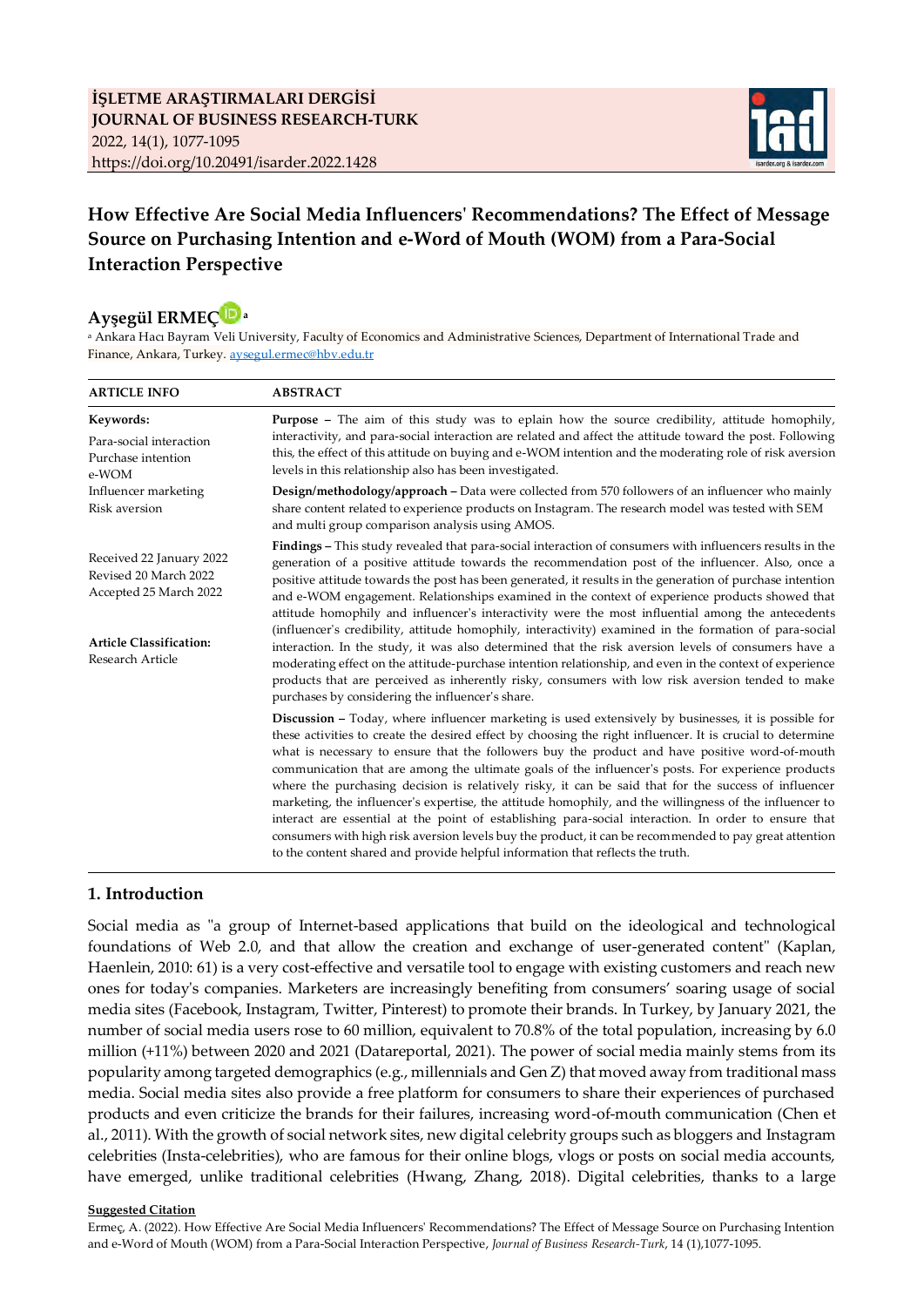number of followers, are recognized as individuals with significant social influence (Jin, Phua, 2014). By considering the potential of social media and digital celebrities in contacting and engaging with consumers, this study addressed the effect of Insta-celebrities' recommendations on buying behavior and WOM through the para-social interaction formed between them and their followers.

Unlike the one-stage flow theory, which assumes that the mass media directly influence people without any intermediaries, the two-stage flow theory emphasizes the mediation effect of opinion leaders. Accordingly, messages sent from the media reach individuals through an opinion leader, and people's opinions about this subject develop in this way. Like offline opinion leaders discussed in the two-stage flow theory, social media influencers can mediate messages in the digital environment and help the message spread easily and quickly (Uzunoğlu, Kip, 2014). Consequently, for brands that plan to use social media to promote their products, raise awareness, and increase sales, it is vital to engage with the right digital influencers.

As new-sprung "independent third-party endorsers," social media influencers influence their followers' attitudes through posts, blogs, tweets, and their social media accounts (Freberg et al., 2011: 90), and this viral marketing approach is named as social media influencer marketing (Xiao et al., 2018). This approach is also in use on Instagram, and the so-called Insta-celebrities/influencers disseminate the marketing messages and help promote the brands. There are 1.074 billion active monthly Instagram users worldwide in 2021 (Oberlo, 2021), and the audience size in Turkey as of July 2021 is approximately 50 million (Statista, 2021).

For today's brands, existence on social networks has become part of their marketing strategies as the efficiency of promotion via online business accounts and social networking platforms and user-generated content has been proved (Gensler et al., 2013; Welbourne, Grant, 2016; Lipizzi et al., 2015; Sokolova, Kefi, 2020). Brands and customers have begun to act more collaboratively in information exchange and product-related information sharing processes. Certain users who express their own experiences, opinions, reviews, and feelings by producing online content have the power to influence both brands and products and potential customers with their posts (Sokolova, Kefi, 2020). These "opinion leaders", referred to as influencers because of these features, can behave like representatives for brands trying to exist on social media platforms. Influencers can produce contents related to various product categories (e.g., fashion, beauty, food and beverage, technology, travel, film-music, etc.). They share their evaluations on Instagram, usually as an image or video enriched with a written description. According to the report of Business Insider, engaging with influencers is vital for many brands, and influencer marketing ad spend is poised to reach between \$5 billion and \$10 billion in 2022 (Gallagher, 2018).

Understanding what influences the followers of these influencers or how they influence them will help brands choose the right influencers and also influencers to develop content with more accurate strategies. Influencers also need a deeper understanding of how they can be more persuasive when sharing their experiences and promoting brands/products to their followers.

When studying the persuasion effect of influencers, the elaboration likelihood model can be employed. As one of the dual-process theories, the model proposes that information processing is initiated by heuristic (peripheral) and systematic (central) cues (routes) (Petty, Cacioppo, 1986; Chaiken, Maheswaran, 1994). While people who are cognitively ready and motivated to process information are more likely to use more systematic cues (e.g., the strength of the argument), those who are not ready and motivated to process information tend to benefit more from cognitive shortcuts (e.g., length of the message) (Xiao et al., 2018). Knowing that peripheral cues can be more effective in persuading information receivers compared to arguments (Mosler, 2006); it can be expected that peripheral cues will be used more heavily in a platform like Instagram, where images and videos are used extensively, and information is presented in a more entertaining and easy to adopt manner.

Although there are studies that show how the number of followers and likes, the quality of the content/information, and whether the sharing is sponsored or not affect the followers; more studies that reveal persuasion cues related to influencers (e.g. credibility, homophily) and the platform (e.g. interactivity) and how these cues affect certain consumer behaviors (e.g., buying, WOM) are required to understand the phenomenon of influencer marketing better. Starting from this, the focus of this study is the persuasion clues related to Insta-celebrities especially promoting experience goods. Accordingly, we aim to reveal how the source credibility, attitude homophily, interactivity, and para-social interaction are related and affect the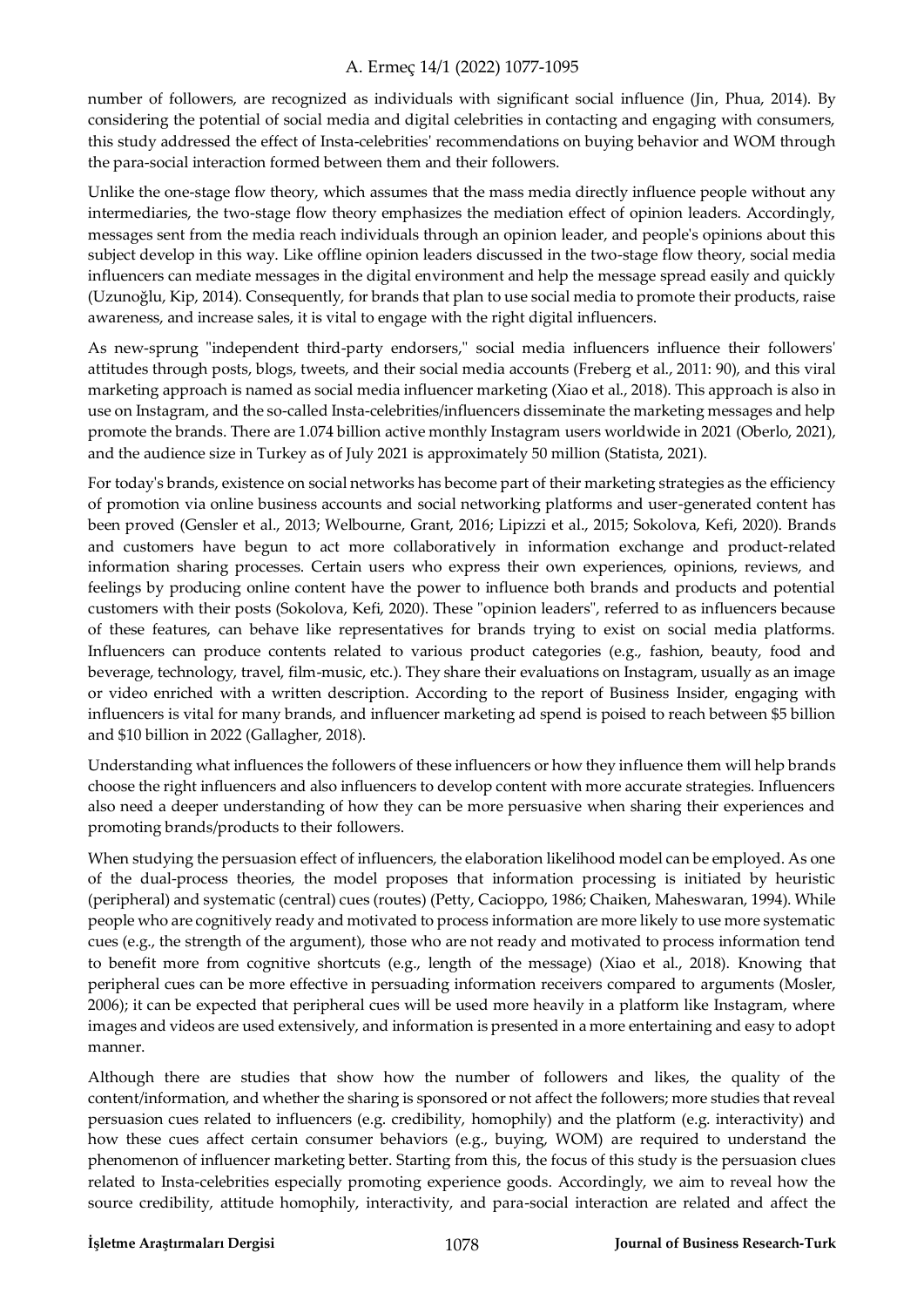attitude toward the post. Following this, the effect of this attitude on buying and e-WOM intention and the moderating role of perceived risk level in this relationship will also be examined.

## **2. Theoretical Background**

## *2.1. Para-Social Interaction*

Para-social interaction is defined as the media user seeing the media character as a guide or even a friend, dreaming of being a part of the social world of her/his favorite program, and meeting the media characters in the program (Rubin et al., 1985). According to Cohen (1999), para-social interaction refers to a one-way and symbolic relationship that audiences develop with media figures, and this relationship is mainly established between the audience and their favorite media character. Over time, media consumers form bonds with media personas that resemble social interactions but are one-sided. This bond is called para-social interaction in the literature. This is all to say, it "is a pseudo-friendship with media personalities that connotes liking, perceived similarity, and physical attraction" (Perse, 1990:21). This concept was first defined in 1956 by Horton and Wohl as a kind of social interaction established between television characters and the audiences. Since the interaction is one-sided, the audience can end the relationship if they dislike the work or are not satisfied.

Three situations that cause the development of para-social interaction can be mentioned (Horton, Wohl, 1956). First, the media character's program is close to real life and creates the impression that an actual event is being watched. Second, the persona is face-to-face with the viewer and looks at him as if they are talking. Finally, with the continuity of the program, the media character becomes a part of the person's life. Considering that social media influencers often share their real lives, make it feel like they are communicating face-to-face through live broadcasts, and the permanence of sharings, it is not surprising that para-social interaction occurs. Para-social relationships, like interpersonal friendships, are unforced, provide companionship, and social attraction is a precursor (Perse, Rubin, 1989).

Para-social interaction studies, which primarily dealt with the relationship between viewers and TV figures, also examine the relationship between followers and bloggers, influencers, social media users, and gamers today. Regular exposure to the influencer followed can reveal similar relationship development feelings in social media users. Although para-social relationships are still one-sided today, the intimacy and strength of the para-social relationship increase with the transfer to platforms such as social media that allow followers to communicate with media personas (FAP). Kassing and Sanderson (2009:182), who examined the para-social interaction between cycling fans and athletes, conclude that para-social interaction has shifted from being onesided and passive to an approximation of real interaction, with the help of internet communication technologies.

As the para-social interaction is considered friendship with the social media person, the suggestions given by these friends are also taken into account and other friends (Rubin et al., 1985). With the development of this kind of relationship, as the social impact theory reveals, the follower begins to see the influencer as a reliable source of information, and it is possible to shape their purchasing decisions in line with the recommendations of the influencer (Lee, Watkins, 2016; Rubin et al., 1985). Studies show that this para-social interaction between social media influencers and followers positively affects purchase intention (Kim et al., 2015; Hwang, Zhang, 2018; Sokolova, Kefi, 2020).

According to the literature on interpersonal communication, when "the source and receiver are similar, alike or homophilous" (Rogers, Bhowmik, 1970: 526), the message exchange will occur more frequently, the attraction will be more accessible, and friendships will develop more easily (Byrne et al., 1986). Para-social interaction, which expresses the asymmetrical relationship between media users and media figures, can be built depending on many variables including, the attractiveness, trustworthiness and expertness, collectively credibility of the media persona (Yuan et al., 2016; Hwang, Zhang, 2018), attitude homophily (Lee, Watkins, 2016), and perceived interactivity (Kim et al., 2021).

## *2.2. Source Credibility*

Communicator's characteristics and how he/she is perceived affect how receivers accept the message; if communicators have positive characteristics, their messages will have source credibility (Yuan et al. 2016). Source credibility implies a "communicator's positive characteristics that affect the receiver's acceptance of a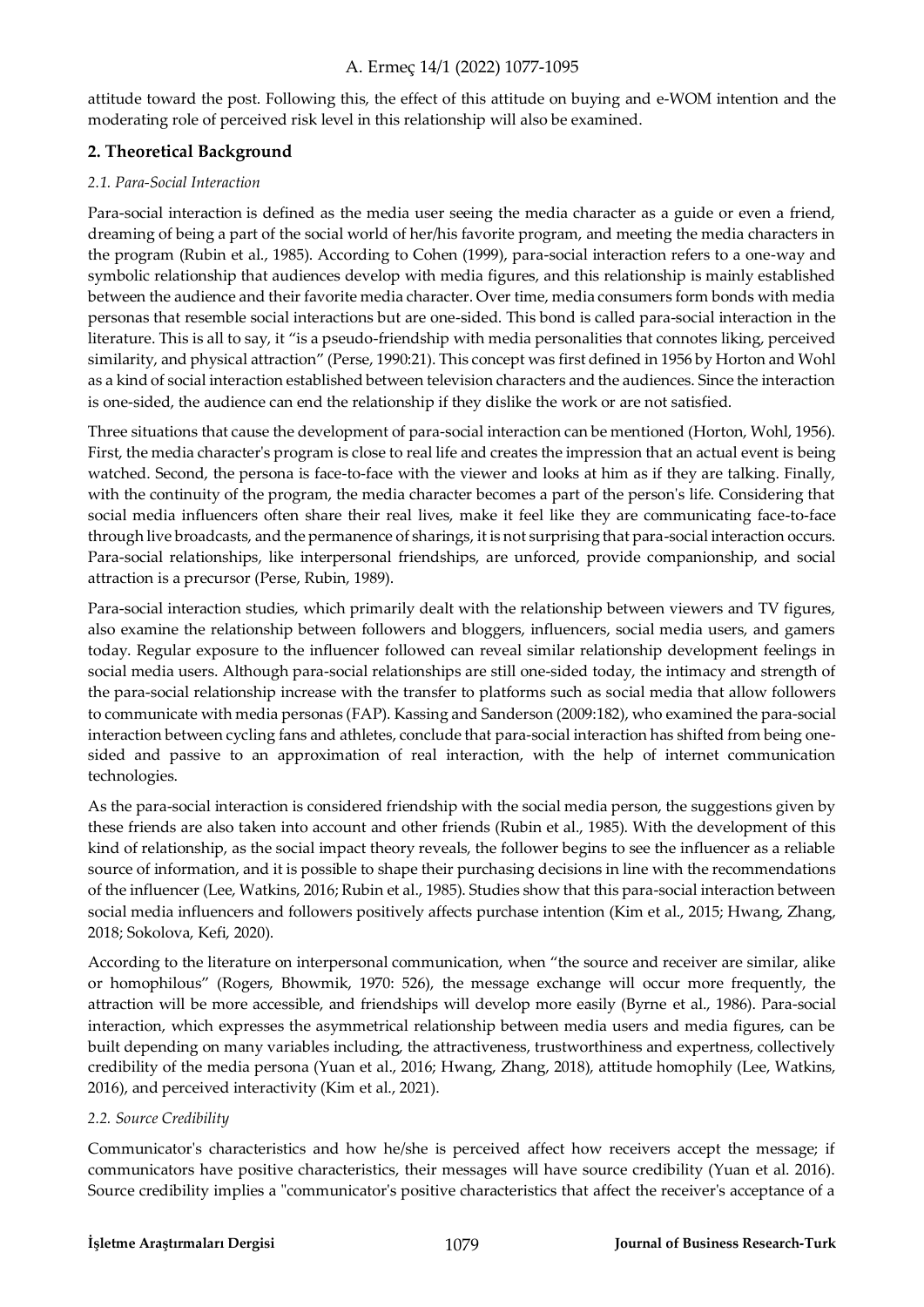message" and mainly based on the communicator's perceived level of expertise, trustworthiness, and attractiveness (Ohanian, 1990). Gunther (1992:149) defines credibility not as an attribute of the source but as the receiver's perception, which is highly situational. In this respect, it is much more a "relation term" rather than the characteristic of the messenger. Expertise refers to the degree to which the messenger is perceived as the source of valid assertions (Erdoğan, 1999). Rather than the communicator is a real expert, all that matters is whether the target audience perceives him/her as an expert, considering his/her knowledge, experience, or abilities (Ohanian, 1991; Erdoğan, 1999). Perceived honesty, integrity, and believability degree of the communicator (Erdoğan, 1999), namely trustworthiness, is more potent than expertness in changing the attitude of the receiver (Yuan et al., 2016). Regardless of other characteristics, it is stated that untrustworthy message sources are approached with suspicion (Smith, 1973). Source attractiveness generally refers to the physical attractiveness of the source and reflects how familiar, similar and likable the target audience perceives the source (McGuire, 1985).

The concept was originally used to evaluate the effect of the messages given by the celebrities. With the widespread use of social media, this concept has begun to describe the situation in which the ideas and suggestions of social media influencers are perceived as credible, unbiased, and accurate (Avcı, Yıldız, 2019). Accordingly, the more credible the follower perceives the influencer as a message source, the more likely it that para-social interaction will occur (Yılmazdoğan et al., 2021).

Kelman (1961: 62-65) defines three processes of social influence: 1) compliance- consenting with the hope of a favorable reaction (gaining a reward or avoiding punishments), 2) internalization- complying due to the congruence of the behavior with the receiver's value system, and 3) identification- accepting the behavior because of the satisfying "role relationship" with the message source. This framework can be applied to explain the source's credibility and its effectiveness. As far as the source is perceived as an expert and trustworthy, acceptance of the message occurs through internalization. If the receiver perceives the communicator as attractive, that is, the receiver is happy to identify with the source, the influence will take the form of identification. In order to individually observe the effects of different dimensions of credibility and related influence processes (identification and internalization) on para-social interaction, the source credibility is represented in the model with three dimensions, namely, expertise, trustworthiness, and attractiveness.

People are more inclined to interact with others deemed knowledgeable about a domain; moreover, the more frequent exchange may improve PSI relationships among them (Xiang et al., 2016; Lin et al., 2021). It has been revealed that followers are more willing to form more positive para-social relationships with influencers they think are credible (Yuan et al., 2016). One of the primary precursors of strong relationships is trust; it makes the person feel secure and strengthens commitment (Andaleeb, 1996). The follower's trust in the audience will also improve the strength and quality of the relationship between them (De Jans et al., 2018). Attraction to a media figure, also, has been proved be a predictor of PSI (Perse, Rubin, 1989; Lin et al., 2021). The more similar the audience perceives the media personality to themselves and the people in their networks, the more likely it is that para-social interaction will ocur (Ballantine, Martin, 2005). Thus, the following hypotheses are proposed:

- *H1: Attractiveness of the digital influencer increases PSI.*
- *H2: Trustworthiness of the digital influencer increases PSI.*
- *H3: Expertness of the digital influencer increases PSI.*

#### *2.3. Attitude Homophily*

As with interpersonal relationships, para-social interaction evolves with the reduction of uncertainty and the perception of similarities with the media personality (Eyal, Rubin, 2003). Homophily, which is defined as the degree to which the interacting individuals are similar in terms of factors such as belief, education, and social status (Eyal, Rubin, 2003), is considered as another antecedent of para-social interaction (Turner, 1993; Eyal, Rubin, 2003; Lee, Watkins, 2016). Accordingly, as followers perceive the similarities between their own beliefs and those of the influencer, they will maintain para-social interaction. In this case, the audience will be more willing to share the character's point of view and be involved in his experiences (Hoffner, 1996). Homophily has been mentioned as a forerunner to identification with a TV persona (Eyal, Rubin, 2003; Turner, 1993). By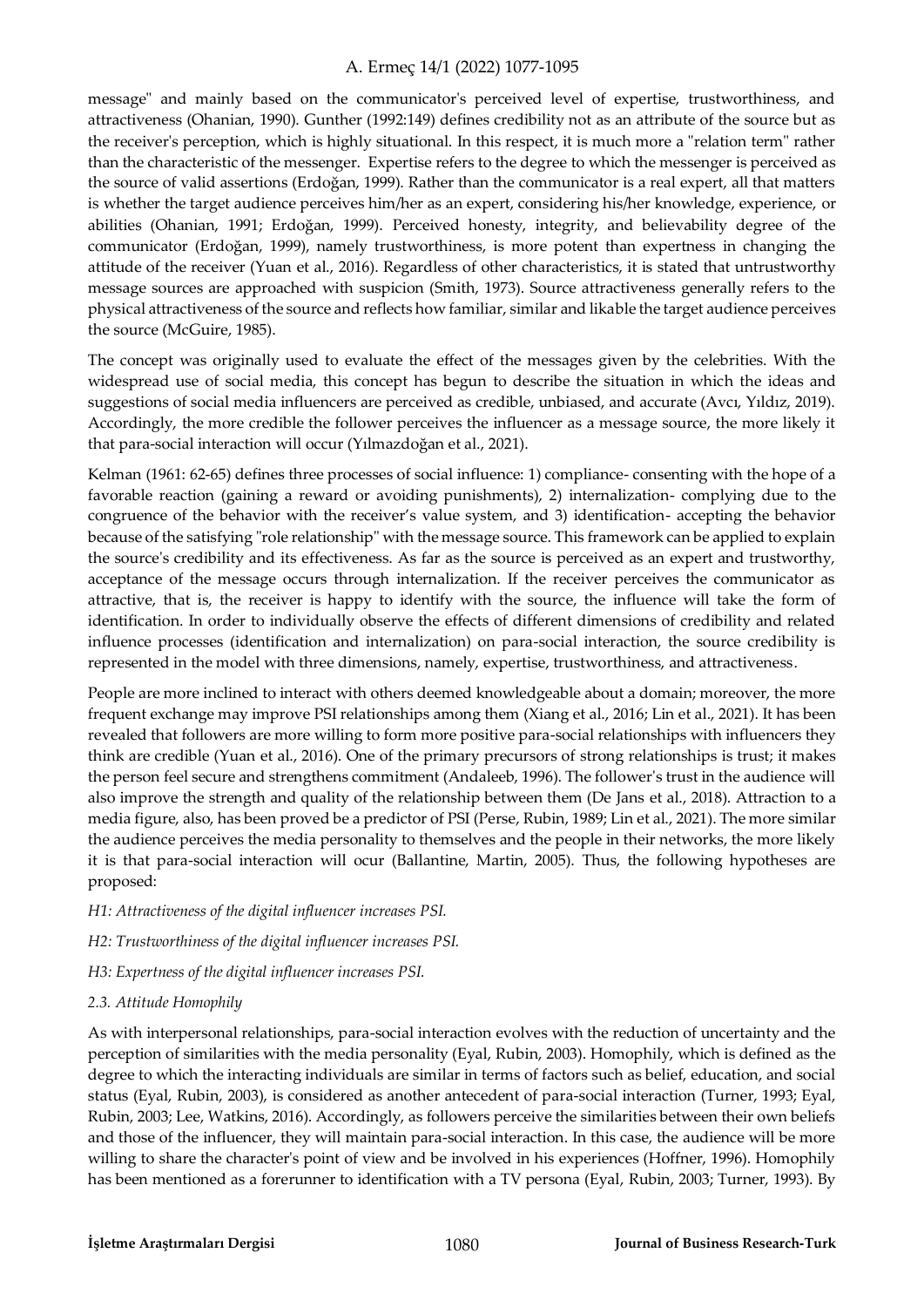considering the similarities between TV figures and digital influencers, attitude homophily is proposed to have a positive effect on PSI, and thus this study proposes:

*H4: Attitude homophily with the digital influencer increases PSI.* 

## *2.4. Perceived Interactivity*

Finally, influencers' interaction with their followers/followers (Xiao et al., 2018) will also increase para-social interaction (Thorson, Rodgers, 2006; Kim et al., 2021). Perceived interactivity refers to a person's perception of controlling the interaction process and the communication counterpart's level of personalization and responsiveness (Kim et al., 2021). The interactivity, in this study, reflects the level of the activeness and willingness of the influencers to communicate with their followers. Although para-social interaction is seen as a one-way relationship, the positive response of the passive part (here, the influencer) to the incoming communication request and willingness to interact, although not in a real sense, will support the development of para-social interaction, so the study posits:

## *H5: Perceived interactivity of the digital influencer increases PSI.*

In order to judge the effectiveness of advertising messages in social media, attitudes toward the post (Boateng, Okoe, 2015), purchase (Kim, Ko, 2010), and WOM/e-WOM intention (Hennig-Thurau et al., 2004) can be used as signals (Lee, Kim, 2020). In this part of the study, these variables and their relationships will be discussed.

## *2.5. Attitude toward Recommendation Post*

The use of social media strengthens the para-social interaction among influencers and their followers. These people share their photos, sections from their daily lives, and their practices and thoughts on their posts/stories, emphasizing the illusion that the followers "know" the celebrity (Christine, 2010: 279). In particular, instantly commenting on posts or stories also makes followers feel that they can communicate directly with influencers. This para-social interaction between followers and influencers will create positive attitudes and behavioral intentions towards influencers and their posts (Basil, 1996; Hung, 2014). A credible endorser can positively affect the evaluations of advertisements/ brands (Munnukka et al., 2016; Schouten et al., 2020). Para-social interaction, strengthened by the influencer's credibility, can also improve the attitude towards recommendations, as it will reduce the doubts of the followers about the post and lead to a more positive evaluation of the content. *Attitude towards recommendation posts* is defined as "a psychological disposition towards source credibility regarding the recommendation post" (Lu et al., 2014: 259). If followers believe that the post's claims are valid, their attitude towards the credibility of the recommendation post will be positive. Studies are showing that the PSI between the followers and celebrity endorsers (in here influencers) positively affects the attitude towards the advertisements (posts) and the endorsed brand/product (Hung, 2014; Gong, Li, 2017; Lin et al., 2021). Consumers may have better attitudes toward recommendation posts due to the positive effects of PSI. Since influencers' posts enhance the PSI between influencers and their followers, it is reasonable to suggest that PSI will positively affect their effectiveness and acceptableness. This study therefore proposes;

## *H6: PSI positively influences the attitude toward the recommendation post.*

## *2.6. Purchase Intention*

Referring to both the theory of reasoned action (TRA) (Fishbein, Ajzen, 1975) and the theory of planned behavior (TPB) (Ajzen, 1985), consumer attitudes affect their purchase behavior through behavioral intention. The significantly positive effect of consumer attitudes toward a blog on purchase intention has been found repeatedly (Chen et al., 2008; Bouhlel et al., 2010). Also, Lu et al. (2014) revealed that if followers believe in the content of the recommendation post, they are more likely to purchase the product recommended by the influencer. With the effect of the established para-social interaction, when the followers internalize the messages of the social media influencers they adopt, this can increase purchase intention (Sokolova, Kefi, 2020). So the following hypothesis is proposed:

*H7: Consumer attitude toward recommendation post positively affects consumer's purchase intention.*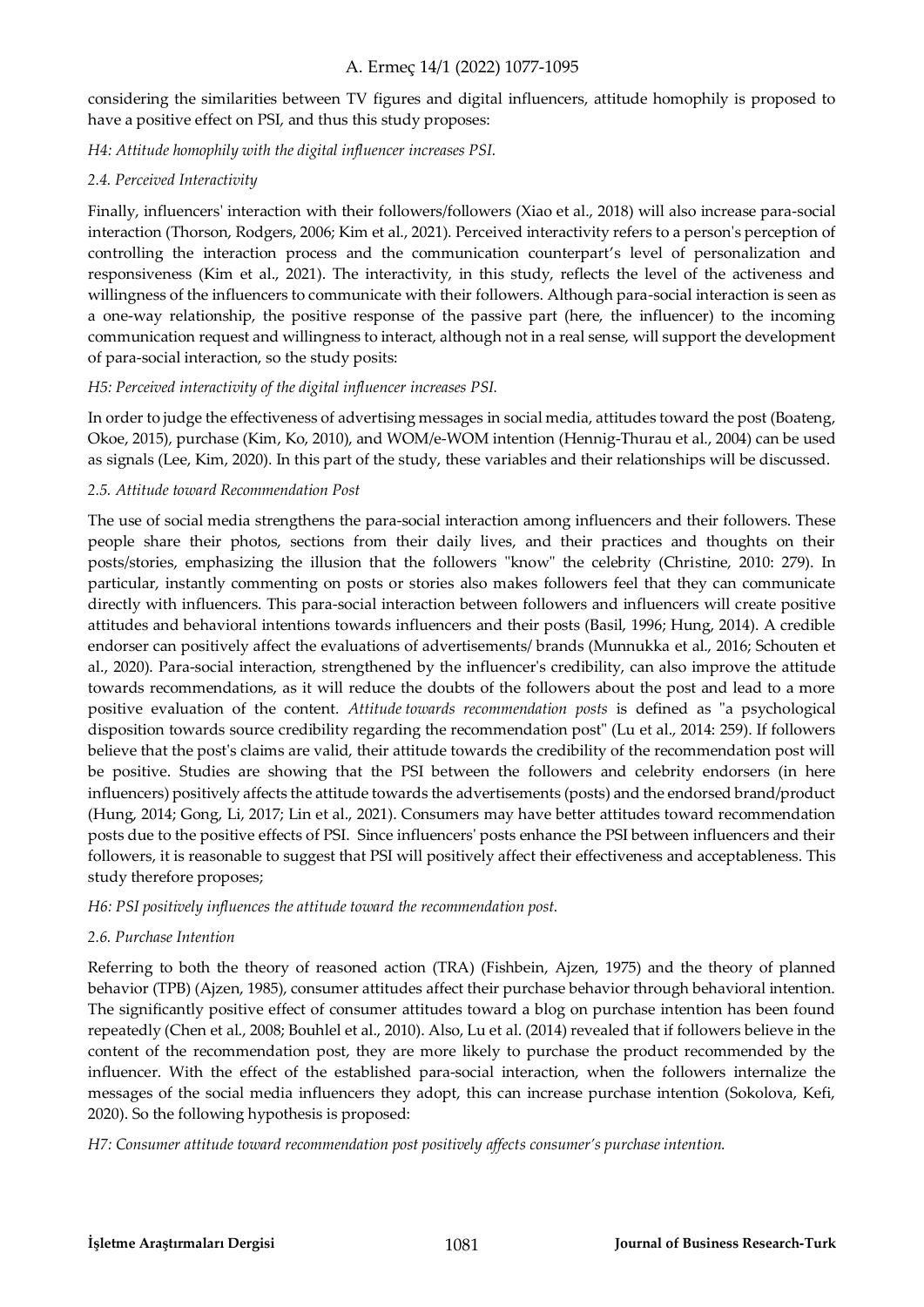## *2.7. e-WOM Intention*

Traditional (offline) word of mouth plays a vital role in customers' purchasing decisions (Richins, Root-Shaffer, 1988). Today's consumers are very willing to share their feelings and experiences about products with each other, that is, through word-of-mouth communication. WOM is seen as the most believable form of advertising (Henricks, 1998) since the information shared by the source that is not connected to the business is evaluated more objectively. With the rise of social media platforms, electronic word-of-mouth (e-WOM) has begun to accompany traditional word-of-mouth (WOM). E-WOM is defined as "positive or negative statements about a product/company made available to many people and institutions via the internet by potential, current or former customers" (Hennig-Thurau et al., 2004: 39). People who appreciate a post on social media are likely to "like" and then "share" it with their friends. So, as with social networking advertisements (Mukherjee, Banerjee, 2017), positive brand-related user generated contents (Kim, Johnson, 2016) and social media marketing (Durukan, Bozacı, 2012; Kim et al., 2016), after a positive attitude has been generated toward the recommendation post, the consumer may engage in positive WOM/e-WOM. This study therefore proposes;

#### *H8: Consumer attitude toward recommendation post positively affects consumer's e-WOM intention*

Lastly, the concept of attitude towards risk, which is thought to have a moderating effect on the relationship between attitude and output variables, will be discussed.

## *2.8. The Moderating Effect of Attitude toward Risk*

Shopping is, in fact, risky as the consequences of the buying decision cannot be predicted perfectly, and sometimes it is not very pleasant (Chiu et al., 2014). One of the crucial factors affecting the consumer purchasing decision is the risk. In the context of purchasing, "risk" that affects the consumer purchasing decision is defined as "greater consequences of making a mistake" and "the degree of discomfort of making a mistake" (Batra, Sinha, 2000: 178). A risk-averse consumer takes more time to make a purchase decision than a risk-averse consumer. This differentiation of risk-taking among consumers shows the difference in basic predisposition or attitude towards risk and is called risk aversion (Mandrik, Bao, 2005; Matzler et al., 2008; Khandelwal et al., 2012). Risk aversion refers to "the extent to which people feel threatened by ambiguous situations, and have created beliefs and institutions that tries to avoid these" (Hofstede, Bond, 1984: 419). The risk aversion level has been used to measure consumers' general attitudes toward a potential risk in the decision-making process (Mandrik, Bao, 2005). It has been revealed that there may be a change in the individual's decision-making and/or behavior according to the level of risk aversion (Lee, Hyun, 2016), which is accepted as a variable for explaining individual differences in certain risk situations (Matzler et al., 2008). Risk-averse consumers are uncomfortable with the uncertainty of the situation, especially when purchasing a product they have not experienced before and tend to avoid risky purchase decisions (Byun, Dass, 2015). Especially if the information about the product is not sufficient or credible (Zhou et al., 2002), they turn to brands they know (Steenkamp et al., 1999) and seek additional information (Moore, Lehmann, 1980; Shimp, Bearden, 1982) to avoid risk. Risk-averse consumers with a strong tendency to avoid uncertainty tend to call on extrinsic cues (e.g., brand, advertising) to feel confident and relieve uncertainty (Zhang, Su, 2011). Risk aversion involves the notion of perceived risk, but the concept of risk aversion has not been covered much in current perceived risk research (Mandrik, Bao, 2005). Overall, perceived risk comprises two components: the perceived uncertainty of outcomes and the perceived importance of negative consequences of a choice (Ross 1975). People may vary concerning both components (Mandrik, Bao, 2005), but the attitude toward risk is dealt with as attitude toward uncertainty in this study.

It has been argued that there is a negative relationship between the consumer's risk perception and purchasing behavior (Park et al., 2005; Almousa, 2011). Consumers with higher perceived risk try to use risk reduction strategies to alleviate the tension they experience. When the perceived risk is high, carefully assessing the product or obtaining further information to assist with the purchase decision can help reduce risk results (Cho, Lee, 2006; Shirkhodaee, Rezaee, 2014). On the other hand, the effect of perceived risk on consumers' WOM intention is controversial. However, according to decision theory, people try to protect their self-image while making a decision and avoid the feeling of regret that a wrong decision will bring (Lin, Fang, 2006). In less risky situations, individuals are more comfortable spreading word-of-mouth messages, as their friendships will not be compromised if the results do not satisfy the receiver (Sheth, 1971).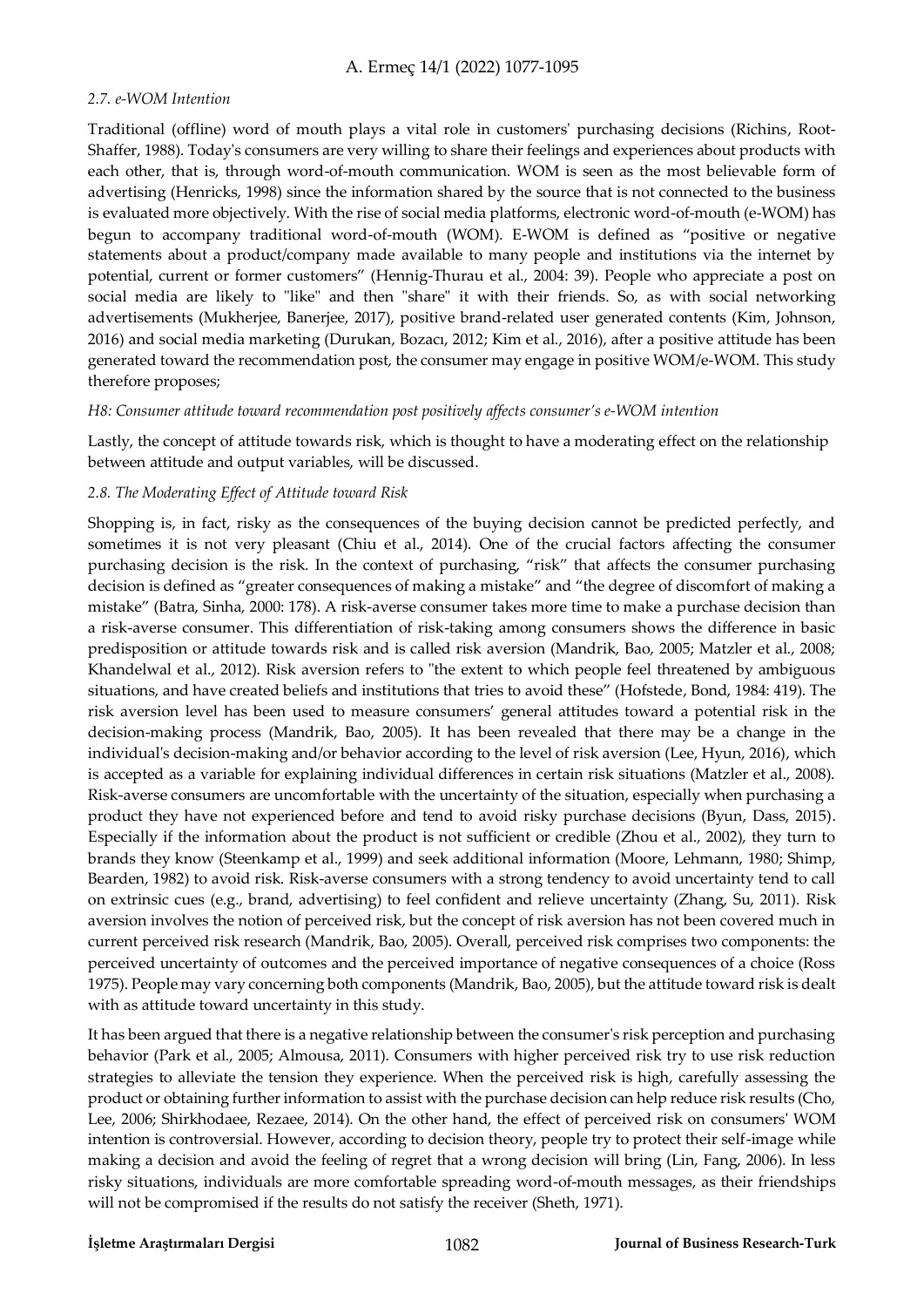In this study, attitude toward risk is not used as a product-specific feature or a general disposition (Mandrik, Bao, 2005) but as a domain-specific construct to express consumers' attitudes (risk aversion-risk taking) against different types of risk related to purchasing. Although there are studies discussing the moderating effect of risk aversion on the relationship between trust (Mao, 2010; Lee, Hyun, 2016), satisfaction (Ranaweera et al., 2008), and purchase intention, to the best of the author's knowledge, this is the first study to consider the moderator effect of risk aversion on the association between the attitude towards post and purchase and e-WOM intention. Considering the high perceived risk inherited in the experience goods and a highly subjective situation such as positive evaluations that the influencer's post reflects the truth, consumers with low risk aversion may have a relatively strong intention to purchase the recommended product than those with high risk aversion since they are more open to new opportunities and products. Nevertheless, on the other hand, customers who are highly risk-averse may remain unwilling to purchase (Mao, 2010) though they hold a certain level of a positive attitude toward the post. In the light of the knowledge that if the perceived risk is high, there will be a decrease in e-WOM intention similar to purchase intention, risk-averse consumers are expected to have low e-WOM intentions even if their attitudes towards the post of the influencer are positive. So, this study posits;

*H9: The positive influence of attitude toward recommendation post on consumer's purchase intention is stronger for consumers with lower risk aversion levels.* 

*H10: The positive influence of attitude toward recommendation post on consumer's e-WOM intention is stronger for consumers with lower risk aversion levels.* 

## **3. Method**

This study was designed as a quantitative causal study. The research instrument of the study was a selfadministered questionnaire. In order to determine the variables that would affect the consumers' purchase and e-WOM intentions about the products that influencers recommend, along with the literature review, indepth interviews were conducted with eight social media users, and the variables discussed in the theoretical background were included in the study. Structural Equation Modeling (SEM) was conducted to test the hypotheses (Figure 1). Structural equation modeling (SEM) "is a set of statistical techniques used to measure and analyze the relationships of observed and latent variables" (Beran, Violato, 2010:1).



**Figure 1.** Research Model

#### *3.1. Sample and Data Collection*

Researchers (Nelson, 1970; 1974; Darby, Karni, 1973; Hsieh et al., 2005) classify all goods/services like search, experience, and trust goods/services, from easy to difficult to evaluate in terms of their characteristics. Products such as clothing and furniture (Zeithaml, Bitner, 2000) that can be easily evaluated before being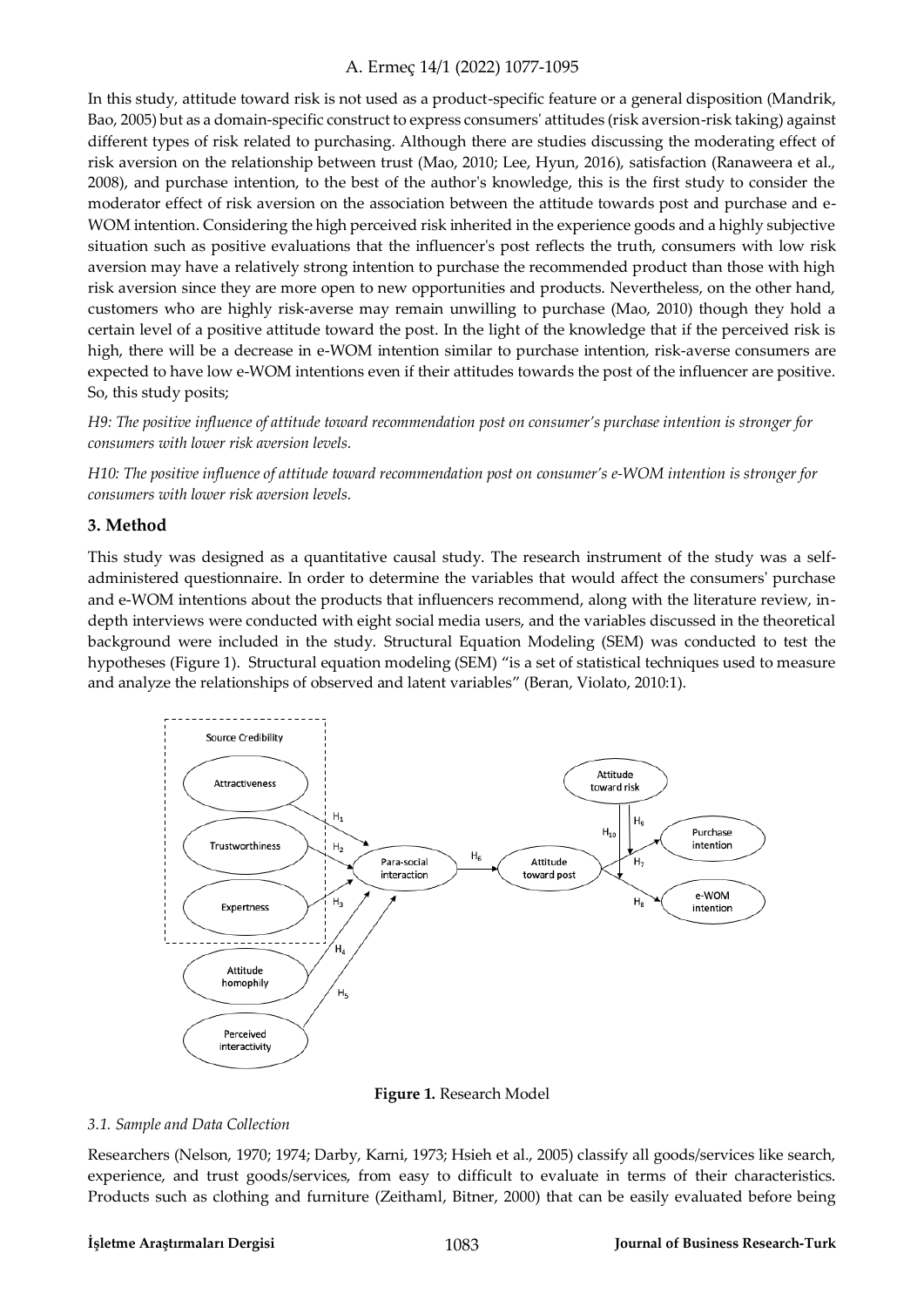purchased are search products whose knowledge is objective and comparable. The intangible nature of experience products (e.g., vacation, telecommunications, restaurant) prevents evaluation of their quality until they are purchased and consumed, and obtaining information about experience goods is difficult and costly. The specialist knowledge needed for reliable goods/services (e.g., legal services, financial investments, training) makes it difficult for the customer to assess service quality even after purchase and consumption. Experience goods/services were considered for the test of the research model, for the reason that their product characteristics (such as quality) are difficult to determine pre-purchase; hence, consumers tend to rely more on the evaluations of others (Park, Lee, 2009) like an influencer that they developed a para-social interaction. On the other hand, Mudambi and Schuff (2010) indicated that consumers who think that the relatively subjective and difficult-to-evaluate nature of experience products will make it difficult for even the influencer who has personally experienced the product to give accurate and helpful advice are less likely to trust recommendations about such goods. In order to test the validity of these different perspectives, the answers of social media users following the influencers who post mainly about the experience products are taken into account. In this context, the study sample consists of consumers who follow the influencers who created posts mainly about the pre-determined experience product categories on Instagram. Convenience and snowball sampling techniques were used to collect the data. A total of 570 valid questionnaires were used for further analyses. A majority of the respondents were women (67.5%) largely equal in female (50.4%) and male (49.6%) proportions. Of the sample, 76.9% were 19–25 years old, and 11.9% were aged 26-40. The most mentioned product categories were cosmetics/personal care (47.7%), books/music/films/games (19.6%) and travelling/vacation (10.2%). In addition, 61.2% of the participants stated that they bought products in line with the recommendations of the influencer they follow.

#### *3.2. Measurement*

Except for risk aversion, existing scales were used to measure all research constructs examined in this study. Source credibility (attractiveness, expertness, trustworthiness) has been operationalized using Ohanian (1990), attitude homophily (eight items), and perceived interactivity (four items) using McCroskey et al. (2006) and (Xiao et al. 2018), respectively. Para-social interaction was a seven-item scale adopted from Lee and Watkins (2016). Attitude toward recommendation post scale was adopted from Lu et al. (2014) and measured with three items. Intention to purchase has been operationalized by four items following Lu et al. (2014) and WOM/e-WOM intention by three items adapted from Evans et al. (2017). The literature cites (Jacoby, Kaplan, 1972; Mitchell, 1999) various types of consumer risk such as financial, performance, social, physical, and psychological. In this study, this fivefold classification has been taken into account, and consumers' attitude towards risk is conceptualized by considering these different risk types together. Items to measure attitude toward risk (risk-aversion) were written by the author in line with the purpose of the study and information from in-depth interviews considering risk types and definitions reference to Jacoby and Kaplan (1972).

All the items are assessed with a 5-point Likert type scale (1=strongly disagree" to "5=strongly agree) except source credibility items measured by a semantic differential scale. Items were translated into Turkish by the author and another marketing academic with forward-backward translation. To clarify the evaluations, participants were asked to answer questions considering the influencers they most followed. The respondents were also asked to provide the product category mostly shared/commented on by this influencer, and questionnaires including evaluations about influencers mainly commenting on search products were excluded before preliminary analysis.

#### **4. Findings**

#### *4.1. Data screening*

Prior to hypotheses tests, to explore the factor structure of the risk aversion (RIA) scale, exploratory factor analysis (EFA) was conducted. After the deletion of the fifth item related to social risk (When purchasing/using a product, I want to make sure that people whose opinions I value will not criticize me for my choice) with a low factor loading (<0.5) (Hair et al., 2006) one factor structure was established. This item also had the lowest mean value (*X*=3.72) compared to other risk types. Considering the nature of the platform (Instagram) and the prevailing relationships, participants attribute less importance to social risk than other types of risk may have led to the low correlation of this statement with other statements. After that, the data were checked for normality. As Tabachnick and Fidell (2013) stated, deviation from the normality of Skewness and Kurtosis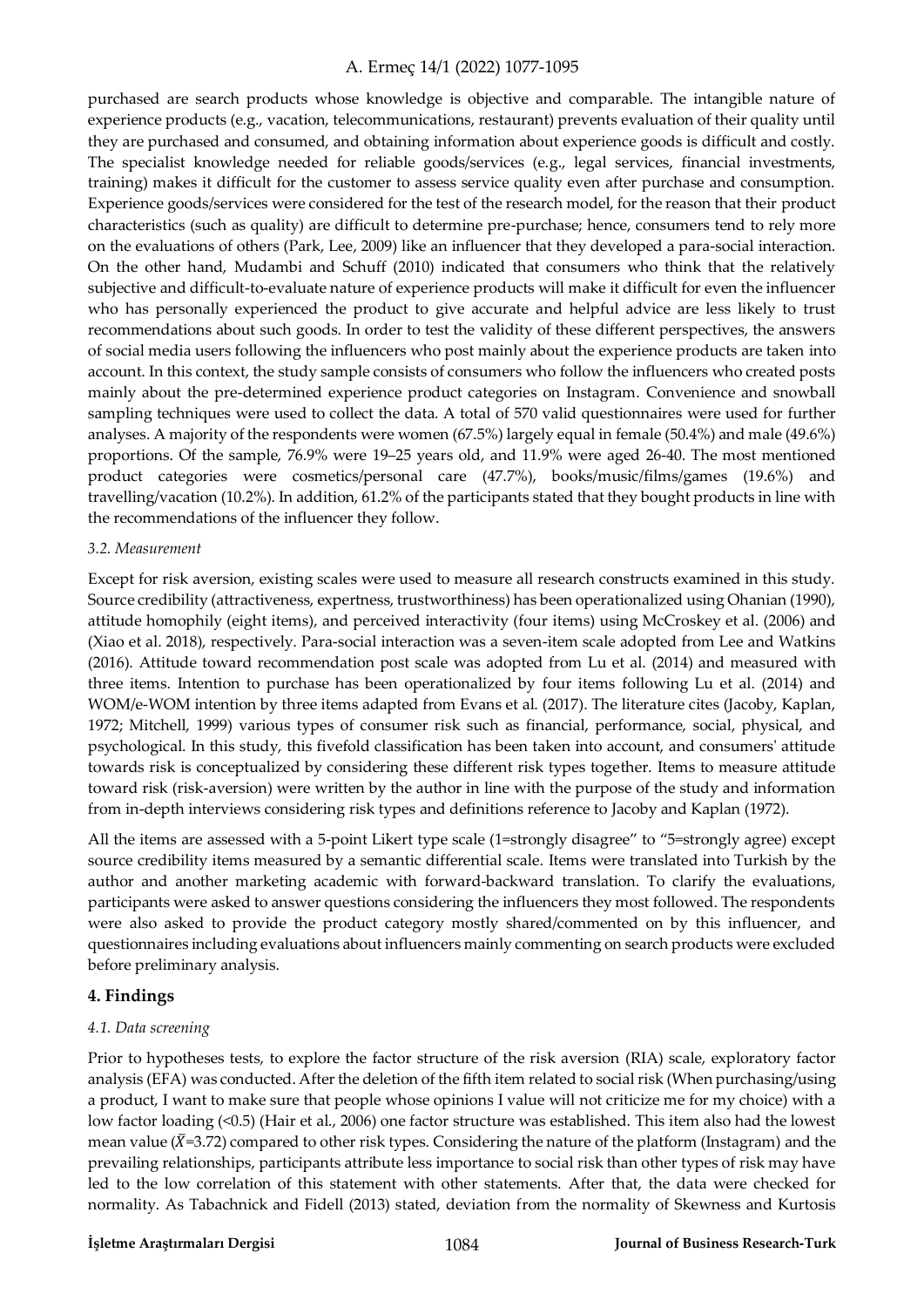often does not make a substantive difference when the sample is more than 200 and the skewness and kurtosis values of measurement items were below the absolute value of 2, indicating normal distribution. Common method bias was checked by Harman's one-factor test (Podsakoff, Organ, 1986). Nine constructs with eigenvalues> 1.0 emerged from EFA, accounting for 63.37% of the total variance. The *fi*rst factor explained 26.5% of the variance, which is signi*fi*cantly below the threshold of 50 %; thus, showing no evidence of common method bias.

After that, the data were checked for reliability and validity. All reliability coefficients of Cronbach's alphas exceeded (equal to) the threshold value of 0.70 (Attractiveness=0.78, Trustworthiness=0.92, Expertise=0.87, Att. Homophily=0.88, Interactivity=0.85, PSI=0.85, Att. toward Post=0.85, e-WOM=0.70, Purchase Intention=0.84, Att. toward Risk=0.84). Before conducting Confirmatory factor analysis (CFA) and hypotheses tests, the necessary multivariate normality test demonstrated that multivariate kurtosis was 509.19 (the critical ratio= 89.56), indicating multivariate non-normality of the data. Because the normality assumption in maximum likelihood estimation is essential to correct the model test statistics and estimates of standard errors for the degree of non-normality (Bui, Wilkins, 2018), the ML estimation with bootstrapping (500 bootstrap samples) was used.

CFA was performed to test the measurement model. The goodness of fit index values obtained show that the measurement model has acceptable fit with the data ( $\chi$ 2=2284.453, df = 988,  $\chi$ 2/df = 2.312, GFI= 0.849, CFI=0.909, RMSEA=0.048) (Schermelleh-Engel et al., 2003; Meydan, Şeşen, 2011). Composite reliabilities (CR) of all constructs were over 0.71, showing high reliabilities. The convergent validity of the scales was demonstrated as all factor loadings were greater than 0.5, and t-values were significant (Hair et al., 2006; Anderson, Gerbing, 1991). Moreover, the average variance extracted (AVE) values were greater than 0.50 (Fornell, Larcker, 1981), except for three constructs (attractiveness, homophily, e-WOM) and smaller than composite reliabilities (CR) for all constructs (Byrne, 2010) provided evidence for convergent validity (Table 1). The square roots of AVE estimates that were superior to correlations among factors (Fornell, Larcker, 1981) and AVE estimates greater than maximum shared squared variance (MSV) (Almén et al., 2018) confirmed that the factors have discriminant validity.

|        |           |            |            | <b>Correlation Coefficients</b> |            |            |            |            |            |            |            |            |            |
|--------|-----------|------------|------------|---------------------------------|------------|------------|------------|------------|------------|------------|------------|------------|------------|
|        | <b>CR</b> | <b>AVE</b> | <b>MSV</b> | Atrc.                           | Trst.      | Exp.       | Att.H.     | Inta.      | PSI        | Att.P.     | $e-W$      | PI         | Att.R.     |
| Atrc.  | 0.79      | 0.43       | 0.18       | $0.659*$                        | $\theta$ . | $\theta$ . | 0.         | $\theta$ . | 0.         | $\theta$ . | $\theta$ . | $\theta$ . | $\theta$ . |
| Trst.  | 0.92      | 0.71       | 0.58       | 0.401                           | 0.840      | $\Omega$ . | $\theta$ . | $\theta$ . | 0.         | 0.         | $\theta$ . | $\theta$ . | 0.         |
| Exp.   | 0.87      | 0.58       | 0.57       | 0.420                           | 0.759      | 0.763      | $\theta$ . | 0.         | 0.         | 0.         | 0.         | 0.         | 0.         |
| Att.H. | 0.88      | 0.47       | 0.44       | 0.270                           | 0.393      | 0.354      | 0.686      | $\theta$ . | 0.         | 0.         | $\theta$ . | $\theta$ . | 0.         |
| Inta.  | 0.86      | 0.60       | 0.30       | 0.059                           | 0.130      | 0.182      | 0.370      | 0.775      | $\theta$ . | 0.         | $\theta$ . | 0.         | 0.         |
| PSI    | 0.85      | 0.50       | 0.44       | 0.284                           | 0.466      | 0.464      | 0.662      | 0.411      | 0.703      | 0.         | $\theta$ . | $\theta$ . | 0.         |
| Att.P. | 0.86      | 0.66       | 0.56       | 0.222                           | 0.563      | 0.541      | 0.472      | 0.259      | 0.612      | 0.816      | $\theta$ . | 0.         | 0.         |
| $e-W$  | 0.71      | 0.45       | 0.35       | 0.151                           | 0.153      | 0.232      | 0.432      | 0.550      | 0.591      | 0.377      | 0.671      | $\theta$ . | 0.         |
| PI     | 0.85      | 0.58       | 0.56       | 0.383                           | 0.489      | 0.455      | 0.443      | 0.223      | 0.510      | 0.749      | 0.394      | 0.760      | $\Omega$ . |
| Att.R. | 0.84      | 0.57       | 0.21       | 0.219                           | 0.308      | 0.251      | 0.237      | $-0.101$   | 0.159      | 0.352      | $-0.110$   | 0.453      | 0.756      |
| Mean   |           |            |            | 3.74                            | 4.08       | 3.90       | 3.26       | 2.49       | 3.23       | 3.64       | 2.72       | 3.60       | 4.19       |
| SD.    |           |            |            | 0.78                            | 0.88       | 0.82       | 0.66       | 0.93       | 0.79       | 0.81       | 0.96       | 0.65       | 0.76       |

**Table 1.** Means, Standard Deviations, Correlations, Composite Reliability, AVE, MSV

*All correlation coefficients p<0.05* 

*\* Square Root of AVE estimates in bold on the diagonal* 

*Atrc.= Attractiveness, Trst.=Trustworthiness, Exp.=Expertise, Att.H.= Attitude homophily, Inta=Interactivity, PSI=Para-social Interaction, Att.P.= Att. toward Post, e-W=e-WOM, PI= Purchase Intention, Att.R.= Att. toward Risk, SD= Standart Deviation* 

#### 4.2. Test of the Hypotheses

After confirming the measurement model, SEM was estimated to test Hypotheses 1 to 8. The goodness-of-fit criteria of the model meets generally proposed thresholds:  $\chi$ 2 = 2251.07, df = 842,  $\chi$ 2 / df = 2.673, CFI = 0.892, GFI=0.829 and RMSEA = 0.054 (Meydan, Şeşen, 2011). The standardized path coefficients for the relationships between variables and t-values are given in Table 2. With regard to the levels of R<sup>2</sup> , the model explained 57.5% of the variance of the PSI, 46.3% of the variance of attitude toward risk, while the ratios were 58.2% and 21.0% for intention to purchase and e-WOM, respectively. The results showed physical attractiveness (b=0.035,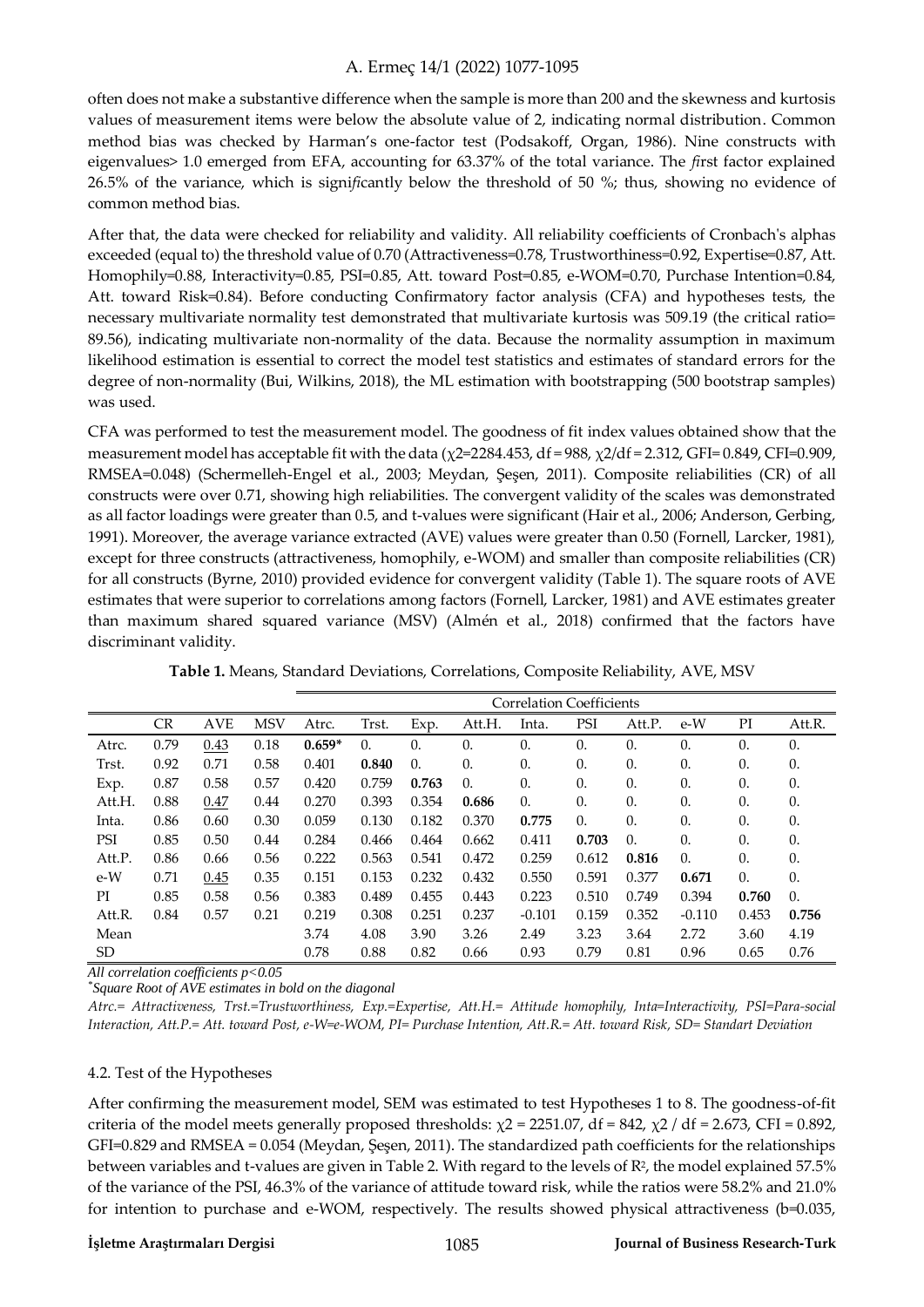t=0.755) had no direct effect on para-social interaction (PSI), while trustworthiness and expertness had positive influences on PSI (b=0.197, b=0.200, respectively), thus H2 and H3 were supported, but H1 was rejected. Effects of attitude homophily ( $b=0.523$ ,  $t=10.616$ ) and perceived interactivity ( $b=0.230$ ,  $t=5.718$ ) on PSI were also significant, thus supporting H4 and H5. Para-social interaction positively influenced attitude toward the recommendation post (b=0.642, t=12.392), so H6 was supported. As expected, the effect of attitude toward the recommendation post on purchase intention (b=0.748, t=14.741) and e-WOM engagement (b=0.442, t=7.624) were both significantly positive, thus supporting H7 and H8.

| Hypothesized path                                                        | Std. path    | t-Value               | Status   |  |
|--------------------------------------------------------------------------|--------------|-----------------------|----------|--|
|                                                                          | coefficients |                       |          |  |
| H1: Attractiveness $\rightarrow$ PSI                                     | 0.024        | 0.574                 | Rejected |  |
| H2: Trustworthiness $\rightarrow$ PSI                                    | $0.160*$     | 2.628                 | Accepted |  |
| H3: Expertness $\rightarrow$ PSI                                         | $0.174*$     | 2.776                 | Accepted |  |
| H4: Attitude homophily $\rightarrow$ PSI                                 | $0.476**$    | 9.501                 | Accepted |  |
| H <sub>5</sub> : Perceived interactivity $\rightarrow$ PSI               | $0.183**$    | 4.612                 | Accepted |  |
| H6: PSI $\rightarrow$ attitude toward the post                           | $0.681**$    | 13.903                | Accepted |  |
| H7: Attitude toward recommendation post $\rightarrow$ Purchase intention | $0.763**$    | 15.491                | Accepted |  |
| H8: Attitude toward recommendation post $\rightarrow$ e-WOM engagement   | $0.459**$    | 8.388                 | Accepted |  |
|                                                                          |              | $\chi$ 2 = 2251.07    |          |  |
|                                                                          |              | $df = 842$            |          |  |
|                                                                          |              | p<0.001               |          |  |
|                                                                          |              | $\chi$ 2 / df = 2.673 |          |  |
|                                                                          |              | $CFI = 0.892$         |          |  |
|                                                                          |              | $RMSEA = 0.054$       |          |  |

#### *\*p<0.01; \*\*p<0.001*

To investigate the moderating effect of risk aversion (attitude toward risk), we examined the comparison between low and high levels of risk aversion attitude through a multi-group analysis. The invariance of the structural model was examined through a 3-step approach (Lee, Lee, 2021). First, the unconstrained model, then the fully constrained model (all parameters assumed to be equal across groups) were tested, and a  $\chi$ 2 difference test was performed between these two models. In the third stage, differences in individual path parameters between groups were tested for the roads in question. For this purpose, firstly, a grouping was conducted to identify high and low groups for risk aversion by using Two Step cluster analysis (Han, Hyun, 2013). To decide the correct number of clusters, the average of Silhouette Coefficients (SC) can be used. The value of SC between -1 to 0.2 is interpreted as a signal for poor classification, while 0.2 to 0.5 is fair and 0.5 to 1 is good (Supandi et al., 2021). The SC value was 0.4 and so, the respondents were split into two independent groups (high risk aversion = 308 and low risk aversion = 262) based on their responses to the items for attitude toward risk. Performance risk was the most critical risk to classify participants, followed by psychological, financial, and physical risk types.

A baseline unconstrained model was tested against a model with constrained parameters by conducting a scaled chi-square difference test (Lee, Lee, 2021). The results reflected significant differences between the unconstrained and constrained models,  $\Delta \chi^2$  (42) = 93.408, p < .05. Therefore, we concluded that the model varied across groups. When each individual path (H9 and H10) was constrained to be equal, we found significant group differences in one path only. Significant  $\chi$ 2 differences existed between the base model and the partially restricted model in which the path coefficient from attitude toward recommended post on purchase intention ( $Δχ2 = 7.047$ ,  $Δdf = 1$ ,  $p < .05$ ; supporting H9) was constrained to be equal. A significant group difference was not found for path from attitude toward recommended post on e-WOM engagement  $(Δχ2 = 0.684, Δdf = 1, p > 0.05; not supporting H9).$  As seen in Table 3, for consumers with a low level of risk aversion, a positive attitude towards the influencer's post increased the probability of purchasing the recommended product. However, the effect of the attitude towards the post on the consumer's intention to e-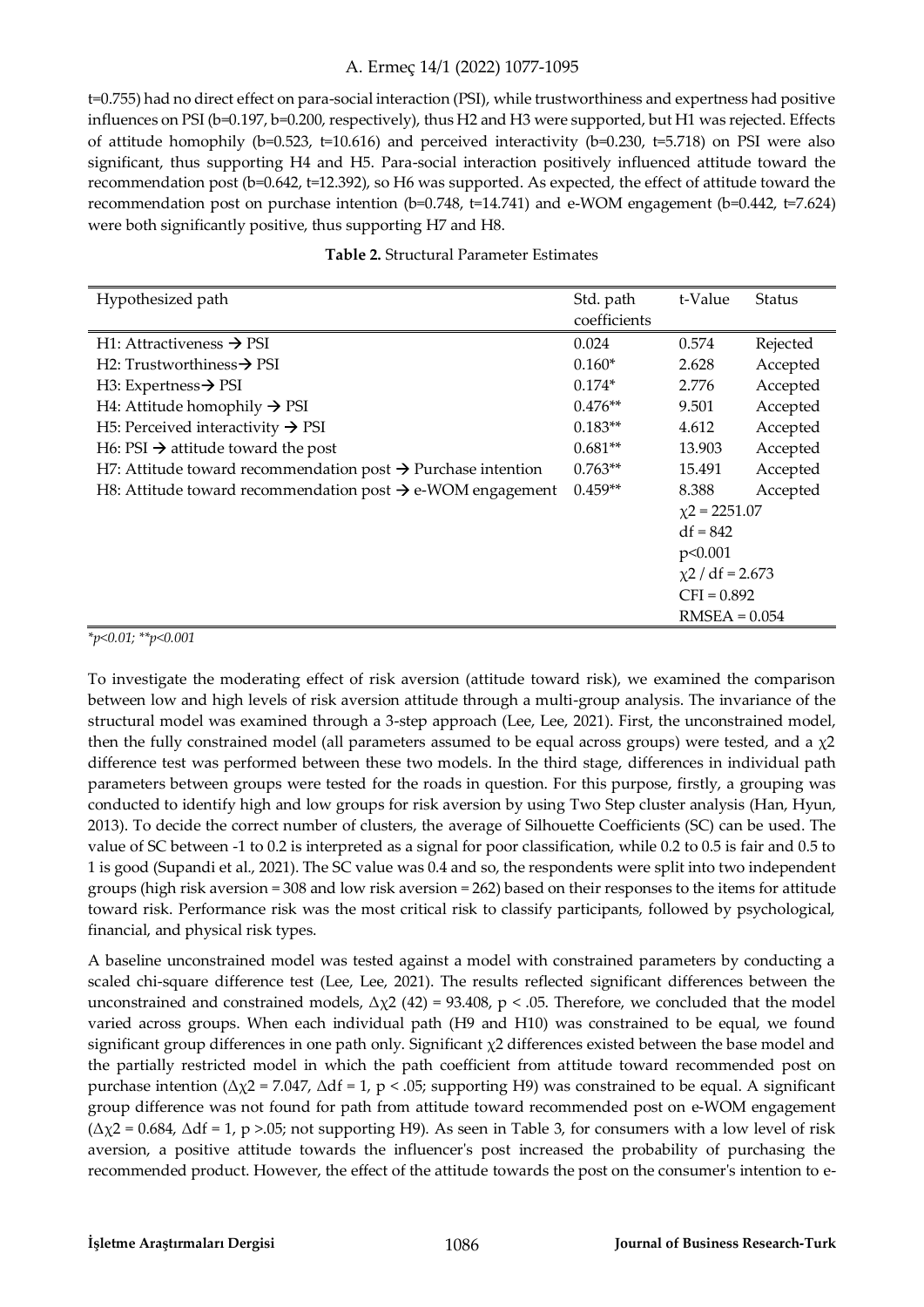WOM about the product recommended by the influencer was lower for consumers with high risk aversion, but the difference between the two groups was not statistically significant.

|                                                       | Consumer with lower risk |         | Consumer with higher risk |         |  |
|-------------------------------------------------------|--------------------------|---------|---------------------------|---------|--|
|                                                       | aversion levels (n=262)  |         | aversion levels (n=308)   |         |  |
| Hypothesized path                                     | Std. path                | t-Value | Std. path                 | t-Value |  |
|                                                       | coefficients             |         | coefficients              |         |  |
| H9: Att. toward post $\rightarrow$ Purchase intention | $0.786*(0.618)$          | 10.463  | $0.731*(0.535)$           | 10.822  |  |
| H10: Att. toward post $\rightarrow$ e-WOM             | $0.532*(0.283)$          | 6.309   | $0.487*$ (0.237)          | 6.072   |  |
| engagement                                            |                          |         |                           |         |  |

|  | Table 3. Moderation Effects |  |
|--|-----------------------------|--|
|--|-----------------------------|--|

*\*p<0.001* 

*The values in brackets indicates R2 (squared multiple correlations)* 

## **5. Conclusion and Discussion**

Social networks have become a vital part of marketing strategies for today's businesses and brands. There is evidence to prove the success of promotional activities through online firm accounts and advertising efforts on social platforms (Gensler et al., 2013; De Vries, Carlson, 2014). In addition to branded posts and fan pages on social networks, users actively share their opinions about brands and products on social platforms. Such a substance, named User Generated Content, has proven to be more engaging and effective than professionally prepared advertisements (Sokolova, Kefi, 2020). Some of these users are active content creators who share their personal stories, ideas, experiences, and feelings with a specific target audience and can influence their followers as opinion leaders, or in other words, as influencers (Uzunoğlu, Kip, 2014). With the use of popular figures instead of celebrities as brand ambassadors in social media, selection of the right influencers, the effectiveness and success of the content developed by these people have opened to discussion. Understanding what and how influence the followers will help brands to choose the right influencers, and also them to develop more effective content and to determine what they should do to persuade followers.

The persuasion effect of influencers can be analyzed by using the "Elaboration Likelihood Model". According to this model, affirming the information process is initiated by peripheral and central cues, individuals who are ready to process information mainly benefit from systematic cues, while those who are not motivated rather use peripheral cues more. Evidence suggests that peripheral cues may be more effective at persuading than central cues (Mosler, 2006). Environmental cues are expected to be very effective in the persuasion process in a platform such as Instagram, where images and videos are used extensively, and information is presented in a more entertaining and easily understandable way. While there are studies examining the followerinfluencer relationship, more studies are needed to explain persuasion cues related to influencers and the platform and how these cues influence certain consumer behaviors to better understand the influencer marketing phenomenon.

One of the concepts helping to explain the follower-influencer relationship is para-social interaction, and it is defined as the media user deeming the media persona as a friend and getting guidance from her/him. The follower, who accepts the influencer as a friend, will also positively evaluate his/her suggestions more than traditional advertising efforts. It can be said that this positive relationship will also have a positive effect on the purchasing decision process and post-purchase behaviors, especially for experience products that are difficult to evaluate at the pre-purchase stage due to their nature. In other words, para-social interaction will create positive attitudes and behavioral intentions towards influencers and their posts (Basil, 1996; Hung, 2014). Perceiving the media persona as similar or alike and attractive, finding him/her attractive as trustworthy and expert facilitates the development of para-social interaction. In addition to these persona-related features, the media personality's interactivity, thanks to the interactive feature of social media platforms, also facilitates para-social interaction.

This study has two important theoretical contributions to the current influencer marketing literature. First, a model that simultaneously addresses the antecedents of para-social interaction, the influence of para-social interaction on the attitude towards the recommendation post and the effect of this attitude on purchase and e-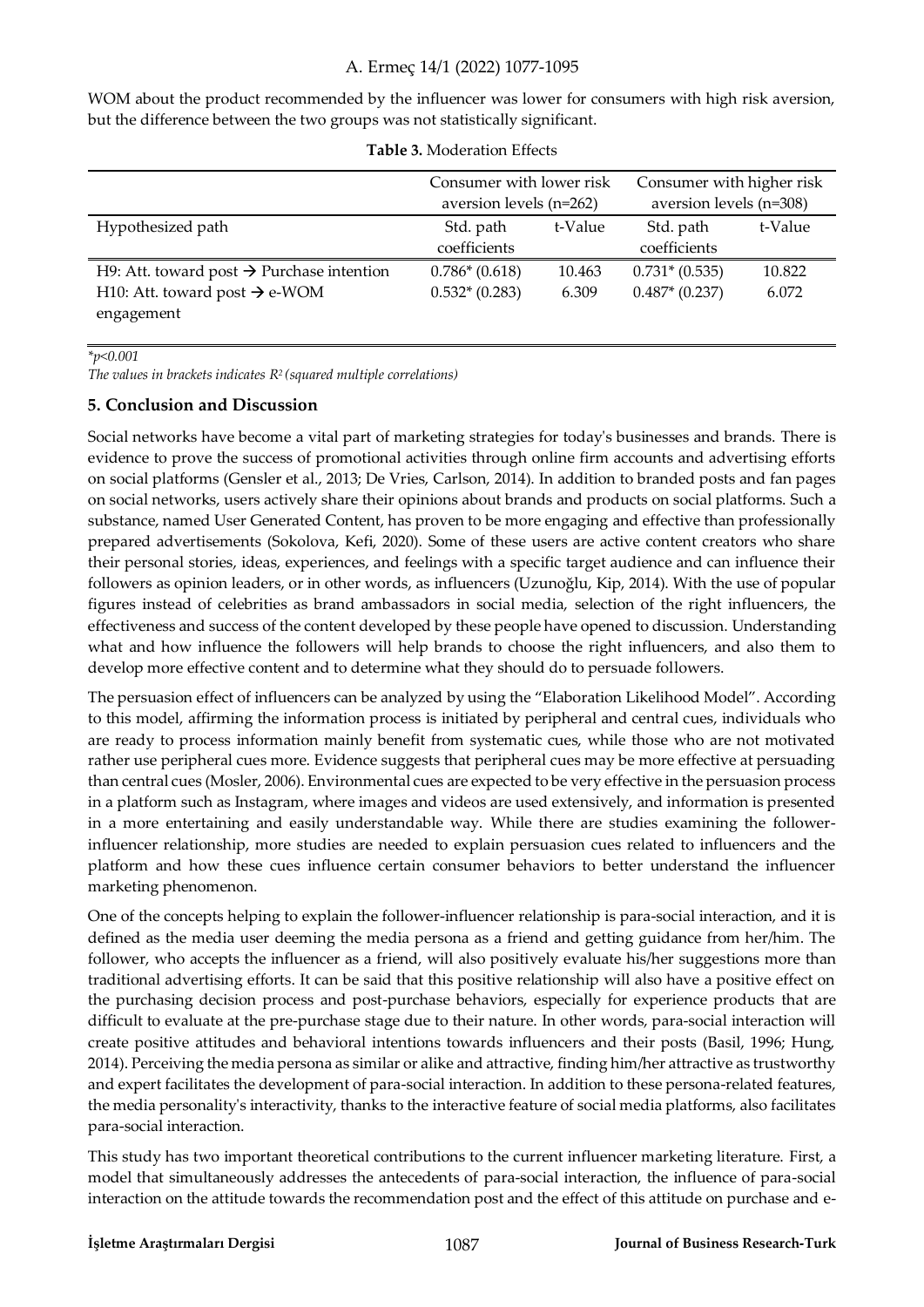WOM intention is developed and tested. Second, the present study has examined the influence of the follower's attitude towards the influencer's post on both purchase and e-WOM intentions regarding the recommended product, taking the individual's attitude toward the risk into account. Moreover, the scale used to measure the attitude towards risk in the context of the consumer's purchasing behavior was designed for this study, and following EFA, the social risk expression was excluded from the analysis, and a reliable and valid scale including four risk types was obtained.

The findings revealed that the most influential antecedents on the formation of PSI are attitude homophily and perceived interactivity, respectively, and that the effect of attractiveness, which is one of the source credibility dimensions, is not significant. The insignificant effect of the attractiveness dimension, the most associated with PSI in prior studies, is an important finding. Studies revealed that perceived attractiveness contributes to fans establishing PSI with celebrities (Rubin, McHugh, 1987; Hartmann, Goldhoorn, 2011; Lee, Watkins,2016). If fans/followers perceive the celebrity as attractive, they will be encouraged to pay more attention to her/him and participate in PSI (Schiappa et al., 2007). But opposite result of this study is consistent with the study of Sokolova and Kefi, who stated that physical attractiveness had no significant effect on PSI for beauty bloggers who were not positioned as luxury. Accordingly, it can be said that social attractiveness (e.g., attitude homophily) is a more important criterion than physical attractiveness in the development of para-social interaction. When evaluated together with the finding that being expert and/or trustworthy helped cultivate the para-social relationship, it can be stated that followers are more inclined to form stronger parasocial relationships with influencers whom they consider reliable, knowledgeable, interactive, and similar themselves.

The findings of this study, which focuses on the clues used by the influencers who share about the experience products, where direct experience is much more effective in decision making, indicate that the para-social interaction of the followers with the influencers contributes to the development of a positive attitude towards the content. These results align with the findings of other studies in the literature (Hung, 2014; Gong, Li, 2017; Lin et al., 2021). Thanks to this friendship-like interaction with the social media person, the follower will begin to see the influencer as a more reliable source of information, and this positive attitude will affect their subsequent behavior.

In the literature, the effectiveness of social media advertisements is evaluated with variables such as attitude towards the post, the credibility of the message, purchase, and e-WOM intention. One of the indirect advertising activities carried out by businesses on social media is sharing product/service information and experience through influencers. To evaluate the influencers' effectiveness, the effect of attitude toward the post on purchase and e-WOM intentions were examined. It has been concluded that the influencer's attitude towards sharing has a positive effect on the intention to purchase the recommended product, and this result is also consistent with the literature (e.g., Lu et al., 2014). Accordingly, it is thought that followers (Sokolova, Kefi, 2020) who internalize the messages of influencers they perceive as friends are more willing to adopt and buy recommended products, thanks to the established para-social interaction. Similarly, it was determined that the attitude towards the post positively affects the intention to engage positive e-WOM for the product in question. This relationship, which was previously studied in the literature for social network advertisements (Mukherjee, Banerjee, 2017), and social media marketing (Durukan, Bozacı, 2012; Bilal et al.,2020), was also supported in the context of influencer marketing.

The results also provided some evidence for the moderating effect of attitude toward risk, namely risk aversion. For consumer with high risk aversion, the impact of attitude toward post on purchase intention was significantly weaker. This finding supports the notion that high risk aversion can play disincentive role and deter from risky purchase decisions (Byun, Dass, 2015). On the other hand, for consumer with high risk aversion, the impact of attitude toward post on e-WOM intention was also weaker, but the difference between groups was not statistically significant. To the best of the author's knowledge, this is no study examining this relationship in the literature. However, in the light of the knowledge that people engage in less WOM in risky situations in order to protect their self-image and avoid the regret of making mistakes while making decisions (Sheth, 1971), it can be said that this result, although not significant, is compatible with expectations.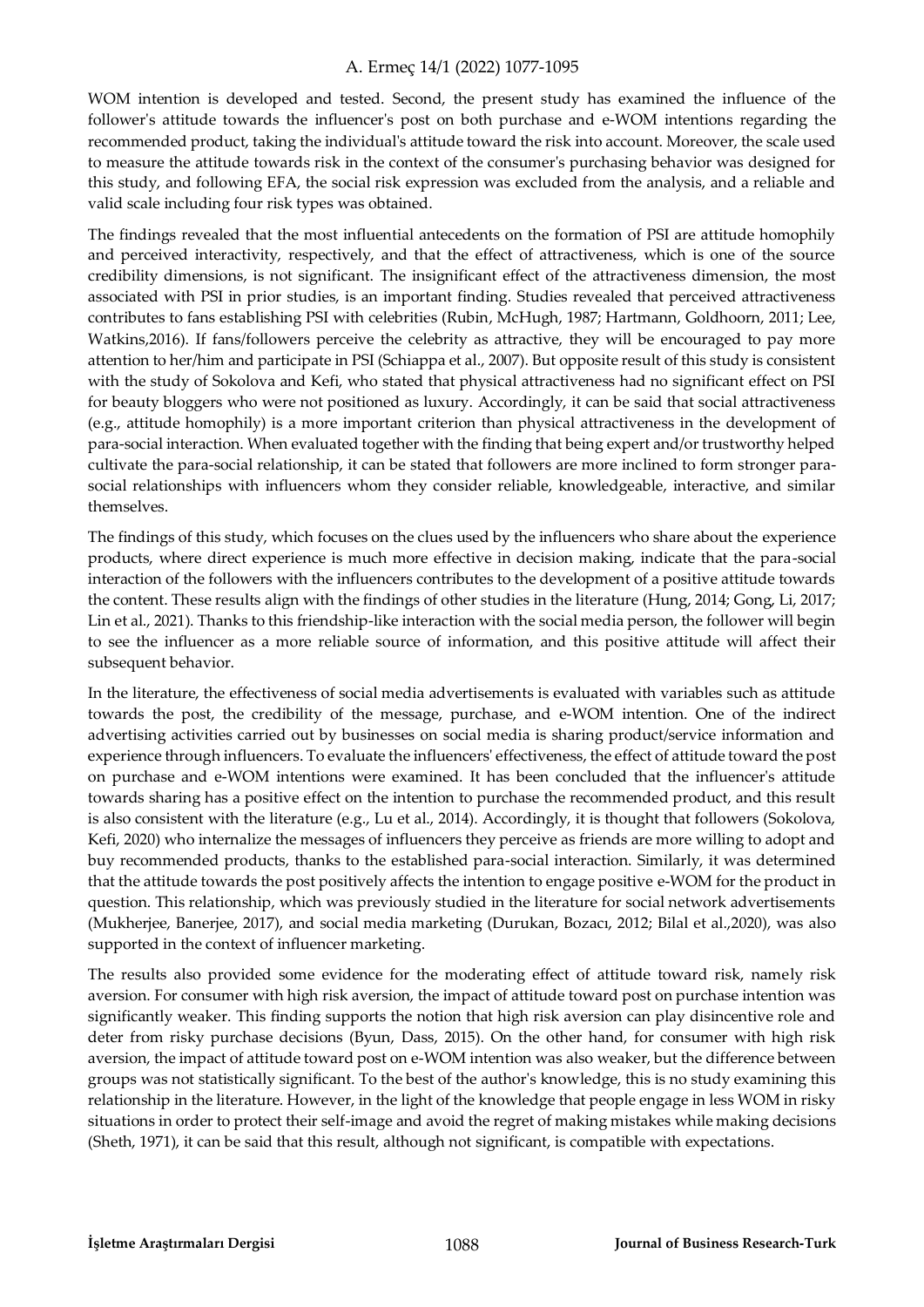## **6. Managerial Implications, Limitations and Future Research**

Several recommendations about influencer marketing are possible. The friendship-like relationship with the influencer, directly (Gong, Li, 2017; Hwang, Zhang, 2018; Bilal et al. 2020; Jin, Ryu, 2020; Sokolava, Kefi, 2020) and indirectly (Kim, Kang, Lee, 2020; Lin et al., 2021) by influencing other variables, leads to the intention of purchasing the recommended product and e-WOM about it. For this reason, to increase the effectiveness of influencer use, it would be beneficial for businesses to use influencers with whom the target audience will establish para-social relations. For this purpose, influencers who are perceived as similar and interact with followers should be preferred rather than people with physical attractiveness. In addition, the viewer's knowledge of the product category and/or product that he/she comments on and his/her perception as reliable by his/her followers will also help cultivate the relationship. Especially for experience products, such as experience products, where it is difficult to evaluate the product quality, and the evaluation criteria are uncertain, consumers try to reduce uncertainty by considering the information from the experts (Park, Lee, 2009). For this reason, it can be said that information from a knowledgeable and reliable source is much more important for experience products.

The study also shows that customers who feel strongly connected to the influencer will have a more positive attitude towards the recommendation post, especially in terms of the completeness and accuracy of the content. Accordingly, the influencer first needs to establish a para-social interaction based on trust, knowledge, and similarity to trigger the desired behaviors (such as purchasing, e-WOM) with their posts. For this purpose, she/he should develop content that is as honest as possible, reflects the truth, is not disconnected from its target audience, and respond to the followers' questions and comments, or at least strive for this.

This study, which was carried out specifically for experience products, revealed that positive attitudes towards content affect the final behavior of consumers with different attitudes towards risk in different ways. Considering the moderation effect, influencers need to develop contents that will be perceived more positively, especially to encourage their risk-averse followers to purchase the recommended product. Generally speaking, positive attitudes affect the purchase intentions more than e-WOM intentions. This result may be due to the perception of purchasing as more introverted and less risky in terms of consequences than e-WOM behavior. In other words, it is thought that the concerns about purchasing the product/service outweigh the concerns that the product recommendation will not be perceived positively by the people around and that the friendship relationship will be damaged.

The fact that the relationship between attitude and e-WOM is independent of risk perception can also be explained by the fact that e-WOM behavior is riskier than purchasing behavior in terms of its consequences. It may be more effective to focus on brand-related efforts to build trust besides developing content to encourage people with high risk aversion to e-WOM. In this context, brands/businesses that can create positive brand attitude (Chu, Chen, 2019), brand engagement (Phan et al., 2020), or brand identification (Kim et al., 2014) can benefit more from influencer marketing.

This study has several limitations and further research suggestions. First, the direct effects of PSI and its antecedents on purchase and e-WOM intention can be examined. Second, the data used in this study were collected only for experience products. Future research should replicate these proposed relationships for search products and examine the moderating role of product type in these relationships. Finally, additional variables, like brand attitude, may be added to the model in order to better explain e-WOM intention.

## **References**

- Ajzen, I. (1985). From intentions to action: A theory of planned behavior. *In J. Kuhl & J. Beckman (Eds.), Actioncontrol: From cognitions to behaviors* (pp. 11–39). Heidelberg: Springer.
- Almén, N., Lundberg, H., Sundin, Ö. and Jansson, B. (2018). The reliability and factorial validity of the Swedish version of the Recovery Experience Questionnaire. *Nordic Psychology*, 70:4, 324-333.
- Almousa, M. (2011). Perceived risk in apparel online shopping: A multi-dimensional perspective. *Canadian Social Science*, 7(2), 23-31.
- Andaleeb, S. S. (1996). An experimental investigation of satisfaction and commitment in marketing channels: The role of trust and dependence. *Journal of Retailing*, 72 (1), 77–93.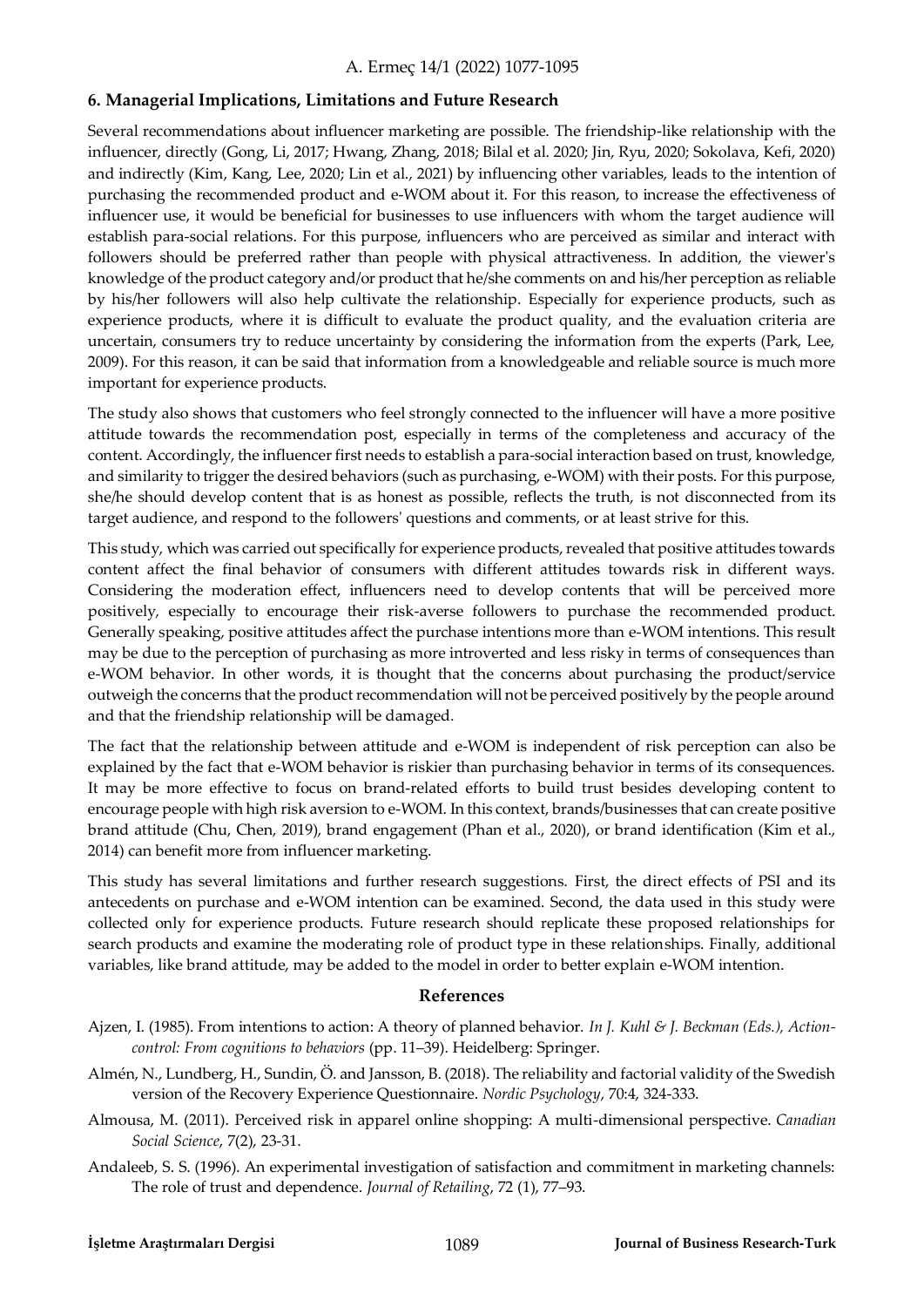- Anderson, J.C. and Gerbing, D.W. (1991). Predicting the performance of measures in a confirmatory factor analysis with a pretest assessment of their substantive validities. *Journal of Applied Psychology*, 76 (5), 732-740.
- Avcı, İ., and Yıldız, E. (2019). Fenomenlerin güvenilirlik, çekicilik ve uzmanlık özelliklerinin marka tutumu, satın alma niyeti ve elektronik kulaktan kulağa pazarlama üzerindeki etkileri: Instagram örneği. *Kocaeli Üniversitesi Sosyal Bilimler Dergisi*, 2 (38), 85 - 107
- Ballantine, P. W., and Martin, B. A. S. (2005). Forming para-social relationships in online communities. *Advances in Consumer Research*, 32, 197–201.
- Basil, M. D. (1996). Identification as a mediator of celebrity effects. *Journal of Broadcasting & Electronic Media*, 40(4), 478–495.
- Batra, R. and Sinha, I. (2000) Consumer-level factors moderating the success of private label brands. *Journal of Retailing*, 76, 175-191
- Beran, T. N., and Violato, C. (2010). Structural equation modeling in medical research: a primer. *BMC research notes*, 3(1), 1-10.
- Bilal, M., Jianqiu, Z., Akram, U., Tanveer, Y., Sohaib, M., and Raza, M. A. A. (2020). The role of motivational factors for determining attitude towards eWOM in social media context. *International Journal of Enterprise Information Systems*, 16(2), 73–91.
- Boateng, H., and Okoe, A. F. (2015). Consumers' attitude towards social media advertising and their behavioural response: The moderating role of corporate reputation. *Journal of Research in Interactive Marketing*, 9(4), 299–312.
- Bouhlel, O., Mzoughi, N., Ghachem, M. S., and Negra, A. (2010). Online purchase intention: Understanding the blogosphere effect. *International Journal of e- Business Management*, 4(2), 37–51.
- Bui, H. T. and Wilkins, H.C. (2018). Social interactions among Asian backpackers: Scale development and validation. *Current Issues in Tourism*, 21:10, 1097-1114.
- Byrne, B. M. (2010). *Structural equation modeling with AMOS: Basic concepts, applications, and programming*. 2nd ed. Routledge/Taylor & Francis Group.
- Byrne, D., Clore, G. L., and Smeaton, G. (1986). The attraction hypothesis: do similar attitudes affect anything? *Journal of Personality and Social Psychology*, 51(6),1167–1170.
- Byun, K. A., and Dass, M. (2015). An investigation of the effects of product recalls on brand commitment and purchase intention. *Journal of Consumer Marketing*, 32 (1), 1 - 14
- Chaiken, S., and Maheswaran, D. (1994). Heuristic processing can bias systematic processing: Effects of source credibility, argument ambiguity, and task importance on attitude judgment. *Journal of Personality and Social Psychology*, 66(3), 460–473
- Chen, J. S., Ching, R., Tsai, H. T., and Kuo, Y. J. (2008). Blog effects on brand attitude and purchase intention. *In Proceedings of the 5th International Conference on Service Systems and Service Management*, 1–6.
- Chen, Y., Fay, S. and Wang, Q. (2011). The role of marketing in social media: How online consumer reviews evolve. *Journal of Interactive Marketing*, 25 (2), 85–94.
- Chiu, C.-M., Wang, E. T., Fang, Y.-H., and Huang, H.-Y. (2014). Understanding customers' repeat purchase intentions in B2C e-commerce: The roles of utilitarian value, hedonic value and perceived risk. *Information Systems Journal*, 24(1), 85–114.
- Cho, J., and Lee, J. (2006). An integrated model of risk and risk-reducing strategies. *Journal of Business Research*, 59(1), 112-120.
- Christine, A. J. (2010). Communication in online fan communication: The ethics of intimate strangers. *European Journal for the Philosophy of Communication*, 2(2), 279–289.
- Chu, S. C., and Chen, H. T. (2019). Impact of consumers' corporate social responsibility‐related activities in social media on brand attitude, electronic word‐of‐mouth intention, and purchase intention: A study of Chinese consumer behavior. *Journal of Consumer Behaviour*, 18(6), 453-462.
- Cohen, J. (1999). Favorite characters of teenage viewers of Israeli serials. *Journal of Broadcasting & Electronic Media*, 43, 327–345.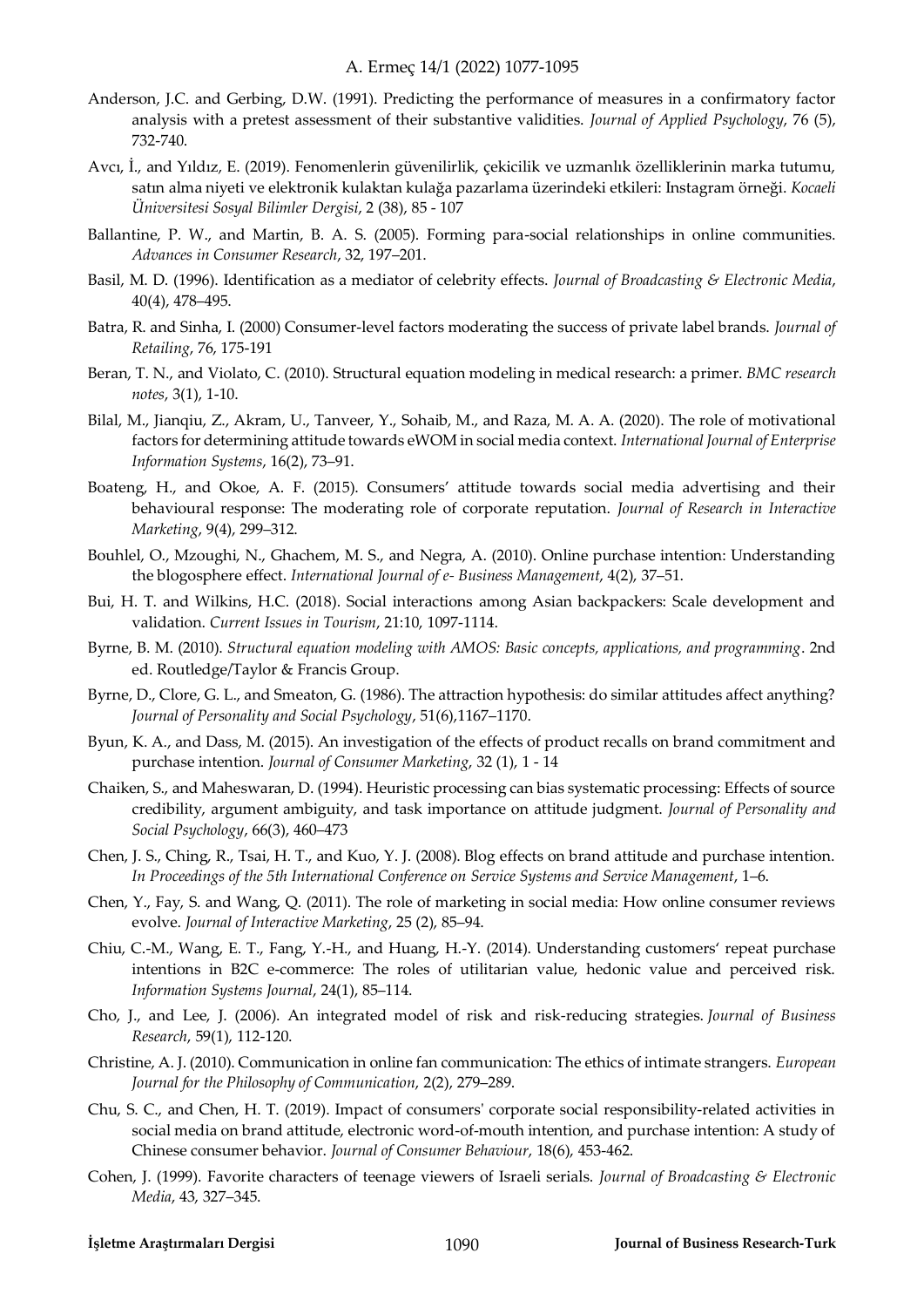- Darby, M R., and Karni, E. (1973). Free competition and the optimal amount of fraud. *Journal of Law and Economics*, April, 16, 67–88.
- Datareportal (2021). Digital 2021: Turkey. 11 February.<https://datareportal.com/reports/digital-2021-turkey> (Retrieved: November 20, 2021)
- De Jans, S., Cauberghe, V., and Hudders, L. (2018). How an advertising disclosure alerts young adolescents to sponsored vlogs: The moderating role of a peer-based advertising literacy intervention through an informational vlog. *Journal of Advertising*, 47(4), 309-325.
- De Vries, N.J. and Carlson, J., (2014). Examining the drivers and brand performance implications of customer engagement with brands in the social media environment. *Journal of Brand Management*, Vol. 21, 495– 515
- Durukan, T., and Bozaci, I. (2012). A survey on determinants of word of mouth in social media. International Journal of Economics and Management Sciences, 1(7), 36–44.
- Erdogan, B. Z. (1999). Celebrity endorsement: A literature review. *Journal of Marketing Management*, 15(4), 291- 314.
- Evans, N., Phua,L., Lim, J., and Jun, H. (2017) Disclosing Instagram influencer advertising: The effects of disclosure language on advertising recognition, attitudes, and behavioral intent. *Journal of Interactive Advertising*, 17:2, 138-149
- Eyal, K., and Rubin, A.M. (2003). Viewer aggression and homophily, identification, and parasocial relationships with television characters. *Journal of Broadcasting & Electronic Media*, 47:1, 77-98
- FAP. Parasocial relationships: The nature of celebrity fascinations [https://www.findapsychologist.org/parasocial-relationships-the-nature-of-celebrity-fascinations/\)](https://www.findapsychologist.org/parasocial-relationships-the-nature-of-celebrity-fascinations/). (Retrieved: October 15, 2021)
- Fishbein, M., and Ajzen, I. (1975). *Belief, attitude, intention and behavior: An introduction to theory and research*. Reading, MA: Addison-Wesley Publishing Co.
- Fornell, C. and Larcker, D. (1981). Structural equation models with unobservable variables and measurement error: Algebra and statistics. *Journal of Marketing Research*, 18(3), 382–388.
- Freberg, K., Graham, K., McGaughey, K., and Freberg, L. A. (2011). Who are the social media influencers? A study of public perceptions of personality. *Public Relations Review*, 37(1), 90-92.
- Gallagher, K., 2018. The Influencer Marketing Report: Research, strategy & platforms for leveraging social media influencers. https://www.businessinsider.in/the-influencer-marketing-report-researchstrategyplatforms-for-leveraging-social-media-influencers/articleshow/70123958.cms (Retrieved: December 22, 2021)
- Gensler, S., Völckner, F., Liu-Thompkins, Y. and Wiertz, C. (2013). Managing brands in the social media environment. *Journal of Interactive Marketing*, 27 (4), 242–256.
- Gong, W., and Li, X. (2017). Engaging fans on microblog: The synthetic influence of para-social interaction and source characteristics on celebrity endorsement. *Psychology & Marketing*, 34(7), 720-732.
- Gunther, A. C. (1992). Biased press or biased public? Attitudes toward media coverage of social groups. *Public Opinion Quarterly*, 56(2), 147-167.
- Hair, J. F., Black, W. C., Babin, B. J., Anderson, R. E., and Tatham, R. L. (2006). *Multivariate data analysis* (Vol. 6). Upper Saddle River, NJ: Pearson Prentice Hall.
- Han, H., and Hyun, S. S. (2013). Image congruence and relationship quality in predicting switching intention: Conspicuousness of product use as a moderator variable. *Journal of Hospitality & Tourism Research*, 37(3), 303-329.
- Hartmann, T., and Goldhoorn, C. (2011). Horton andWohl revisited: Exploring viewers' experience of parasocial interaction. *Journal of Communication*, 61(6), 1104–1121.
- Hennig-Thurau, T., Gwinner, K. P., Walsh, G., and Gremler, D. D. (2004). Electronic word-of-mouth via consumer-opinion platforms: What motivates consumers to articulate themselves on the internet? *Journal of Interactive Marketing*, 18(1), 38–52.
- Henricks, M. (1998). Spread the word. Entrepreneur, 26(2), 120-125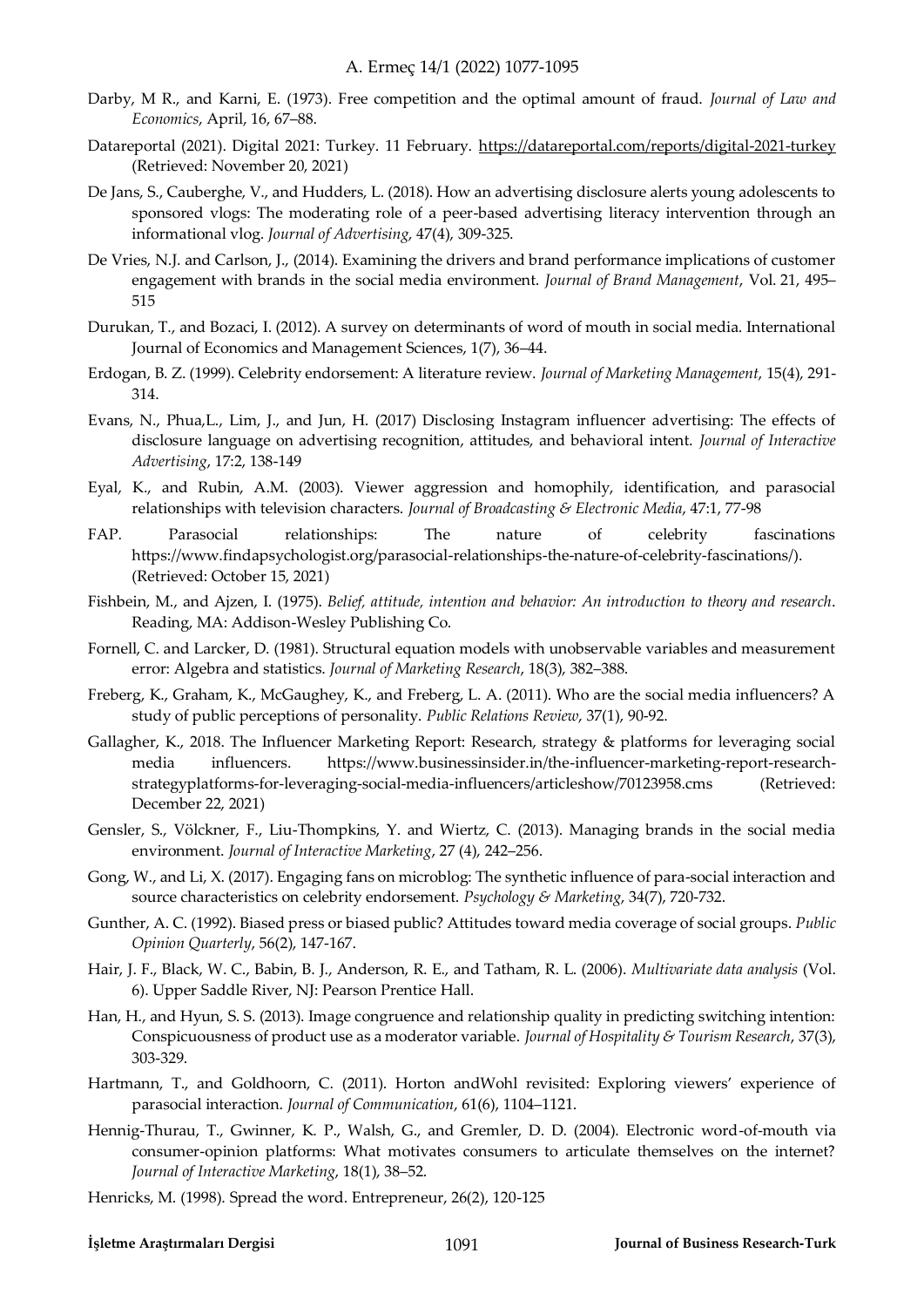- Hofstede, G., and Bond, M. H. (1984). Hofstede's culture dimensions: An independent validation using Rokeach's value survey. *Journal of Cross-Cultural Psychology*, 15(4), 417-433
- Horton, D., and Wohl, R. (1956). Mass communication and para-social interaction: Observations on intimacy at a distance. *Psychiatry*, 19, 215–229.
- Hsieh, Y. C., Chiu, H. C., and Chiang, M. Y. (2005). Maintaining a committed online customer: A study across search-experience-credence products. *Journal of Retailing*, 81(1), 75-82.
- Hung, K. (2014). Why celebrity sells: A dual entertainment path model of brand endorsement. *Journal of Advertising*, 43(2), 155-166.
- Hwang, K., and Zhang, Q. (2018). Influence of parasocial relationship between digital celebrities and their followers on followers' purchase and electronic word-of-mouth intentions, and persuasion knowledge. *Computers in Human Behavior*, 87, 155-173.
- Jacoby, J. and Kaplan, L. (1972). The components of perceived risk. In M. Venkatesan (Ed.), *Proceedings, Third Annual Conference, Association for Consumer Research*. University of Chicago, 382- 393.
- Jin, S. A., and Phua, J. (2014). Following celebrities' tweets about brands: The impact of twitter-based electronic word-of-mouth on consumers' source credibility perception, buying intention, and social identification with celebrities. *Journal of Advertising*, 43(2), 181–195.
- Jin, S. V., and Ryu, E. (2020). "I'll buy what she's #wearing": The roles of envy toward and parasocial interaction with influencers in Instagram celebrity-based brand endorsement and social commerce. *Journal of Retailing and Consumer Services*, 55, 102121.
- Kaplan, A. M., and Haenlein, M. (2012). The Britney Spears universe: Social media and viral marketing at its best*. Business Horizons*, 55(1), 27–31
- Kassing, J. W., and Sanderson, J. (2009). Is this a church? Such a big bunch of believers around here!": Fan expressions of social support on Floydlandis. com. *Journal of Communication Studies*, 1(special ed), 308- 329.
- Kelman, H. C. (1961). Processes of opinion change. The Public Opinion Quarterly, Spring, 25 (1), 57-78
- Khandelwal, U., Bajpai, N., and Sharma, J. P. (2012). Purchase intention of Indian consumers on online travel buying decision: A comparative study on metro and non-metro city. *International Journal of Hospitality & Tourism Systems*, 5(2), 13-22.
- Kim, A. J., and Johnson, K. K. (2016). Power of consumers using social media: Examining the influences of brand-related user-generated content on Facebook. *Computers in Human Behavior*, 58, 98–108
- Kim, A. J., and Ko, E. (2010). Impacts of luxury fashion brand's social media marketing on customer relationship and purchase intention. *Journal of Global Fashion Marketin*g, 1(3), 164–171.
- Kim, E., Sung, Y., and Kang, H. (2014). Brand followers' retweeting behavior on Twitter: How brand relationships influence brand electronic word-of-mouth. *Computers in Human Behavior*, 37, 18-25.
- Kim, H., Ko, E., and Kim, J. (2015). SNS users' para-social relationships with celebrities: Social media effects on purchase intentions. *Journal of Global Scholars of Marketing Science*, 25:3, 279-294.
- Kim, S., Martinez, B., McClure, C. S., and Kim, S. H. (2016). E-WOM intentions towards social media messages. *Atlantic Marketing Journal*, 5(1), 137-154.
- Kim, E. H., Yoo, D., and Doh, S. J. (2021). Self-construal on brand fan pages: The mediating effect of para-social interaction and consumer engagement on brand loyalty. *Journal of Brand Management*, 28(3), 254-271.
- Kim, J., Kang, S., and Lee, K. H. (2020). How social capital impacts the purchase intention of sustainable fashion products. *Journal of Business Research*, 117, 596-603.
- Lee, K. H., and Hyun, S. S. (2016). A model of value-creating practices, trusting beliefs, and online tourist community behaviors: Risk aversion as a moderating variable. *International Journal of Contemporary Hospitality Management*. 28(9), 1868 - 1894
- Lee, M., and Lee, H. H. (2021). Social media photo activity, internalization, appearance comparison, and body satisfaction: The moderating role of photo-editing behavior. *Computers in Human Behavior*, 114, 106579.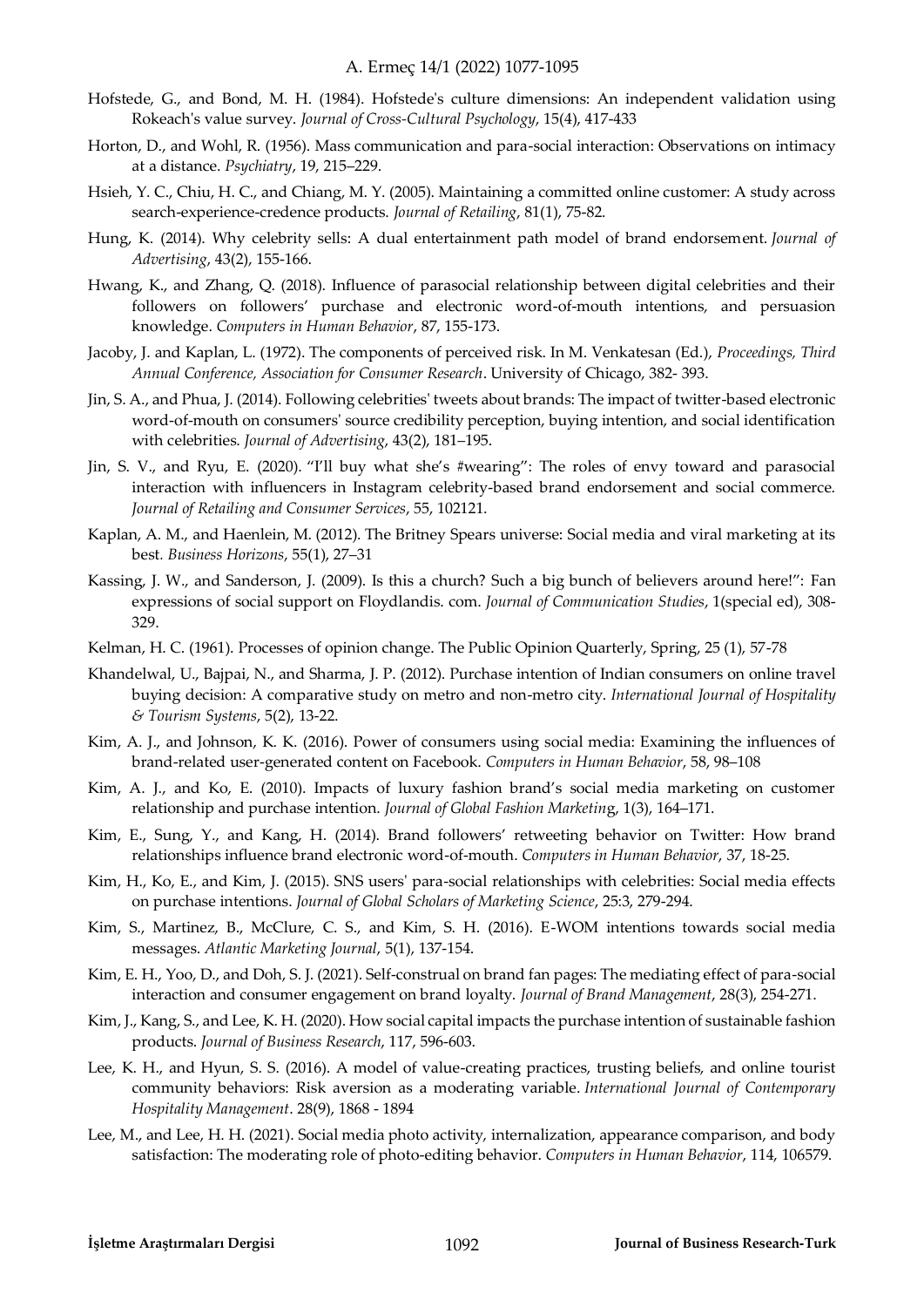- Lee, S. and Kim, E. (2020) Influencer marketing on Instagram: How sponsorship disclosure, influencer credibility, and brand credibility impact the effectiveness of Instagram promotional post. *Journal of Global Fashion Marketing*, 11:3, 232-249
- Lee, J.E., and Watkins, B., (2016). YouTube vloggers' influence on consumer luxury brand perceptions and intentions. *Journal of Business Research*, 69 (12), 5753-5760
- Lin, C. A., Crowe, J., Pierre, L., and Lee, Y. (2021). Effects of para-social interaction with an Instafamous influencer on brand attitudes and purchase intentions. *The Journal of Social Media in Society*, 10(1), 55-78.
- Lin, T. M., and Fang, C. H. (2006). The effects of perceived risk on the word-of-mouth communication dyad. *Social Behavior and Personality: An International Journal*, 34(10), 1207-1216.
- Lipizzi, C., Iandoli, L., and Marquez, J. E. R. (2015). Extracting and evaluating conversational patterns in social media: A socio-semantic analysis of customers' reactions to the launch of new products using Twitter streams. *International Journal of Information Management*, 35(4), 490-503.
- Lu, L. C., Chang, W. P., and Chang, H. H. (2014). Consumer attitudes toward blogger's sponsored recommendations and purchase intention: The effect of sponsorship type, product type, and brand awareness. *Computers in Human Behavior*, 34, 258-266.
- Mandrik, C. A., and Bao, Y. (2005). Exploring the concept and measurement of general risk aversion. *ACR North American Advances in Consumer Research, Association for Consumer Research*, Duluth, MN, 531–539.
- Mao, D. (2010). A study of consumer trust in internet shopping and the moderating effect of risk aversion in mainland China. *An Honours Degree Project Submitted to the School of Business in Partial Fulfillment of the Graduation Requirement for the Degree of Bachelor of Business Administration* (Honours).
- [Matzler, K.,](https://www.emerald.com/insight/search?q=Kurt%20Matzler) [Grabner‐Kräuter, S.](https://www.emerald.com/insight/search?q=Sonja%20Grabner%E2%80%90Kr%C3%A4uter) an[d Bidmon, S. \(](https://www.emerald.com/insight/search?q=Sonja%20Bidmon)2008). Risk aversion and brand loyalty: the mediating role of brand trust and brand affect. *Journal of Product & Brand Management*, 17(3), 154-162.
- McCroskey, L.L, McCroskey, J.C. & Richmond, V.P. (2006). Analysis and improvement of the measurement of interpersonal attraction and homophily. *Communication Quarterly*, 54:1, 1-31
- McGuire, W.J. (1985). Attitudes and attitude change. *In: Lindzey, G., Aronson, E. (Eds.), Handbook of Social Psychology*, Vol. 2. Random House, NY, 233–346.
- Meydan, C. H. and Şeşen, H. (2011). *Yapısal eşitlik modellemesi AMOS uygulamaları*. Detay Yayıncılık, Ankara.
- Mitchell, V. W. (1999). Consumer perceived risk: Conceptualisations and models. *European Journal of marketing*. 33(1/2), 163-195.
- Moore, W.L. and Lehmann, D.R. (1980). *Individual differences in search behavior for a nondurable*. *Journal of Consumer Research*, Vol. 14, 199-225.
- Mosler, H.J. (2006). Better be convincing or better be stylish? A theory based multi-agent simulation to explain minority influence in groups via arguments or via peripheral cues. *Journal of Artificial Societies and Social. Simulation*, 9 (3), 4.
- Mudambi, S. M., and Schuff, D. (2010). What makes a helpful online review? A study of customer reviews on Amazon.com. *MIS Quarterly*, 34(1), 185–200.
- Mukherjee, K., and Banerjee, N. (2017). Effect of social networking advertisements on shaping consumers' attitude. *Global Business Review*, *18*(5), 1291-1306.
- Munnukka, J., Uusitalo, O., and Toivonen, H. (2016). Credibility of a peer endorser and advertising effectiveness. *Journal of Consumer Marketing*. 33 (3), pp. 182–192
- Nelson, P.(1970). Information and consumer behavior. *Journal of Political Economy*, 78(2), 311–329.
- Nelson, P.(1974). Advertising as information. *Journal of Political Economy*, 82, 729–754.
- Oberlo (2021). 10 Instagram Stats Every Marketer Should Know In 2021 [Infographic]. by Maryam Mohsin. from<https://www.oberlo.com/blog/instagram-stats-every-marketer-should-know>(Retrieved: October 12, 2021)
- Ohanian, R. (1990). Construction and validation of a scale to measure celebrity endorsers' perceived expertise, trustworthiness, and attractiveness. *Journal of Advertising*, 19(3), 39-52
- Ohanian, R. (1991). The impact of celebrity spokespersons' perceived image on consumers' intention to purchase. *Journal of Advertising Research*. *31*(1), 46–54.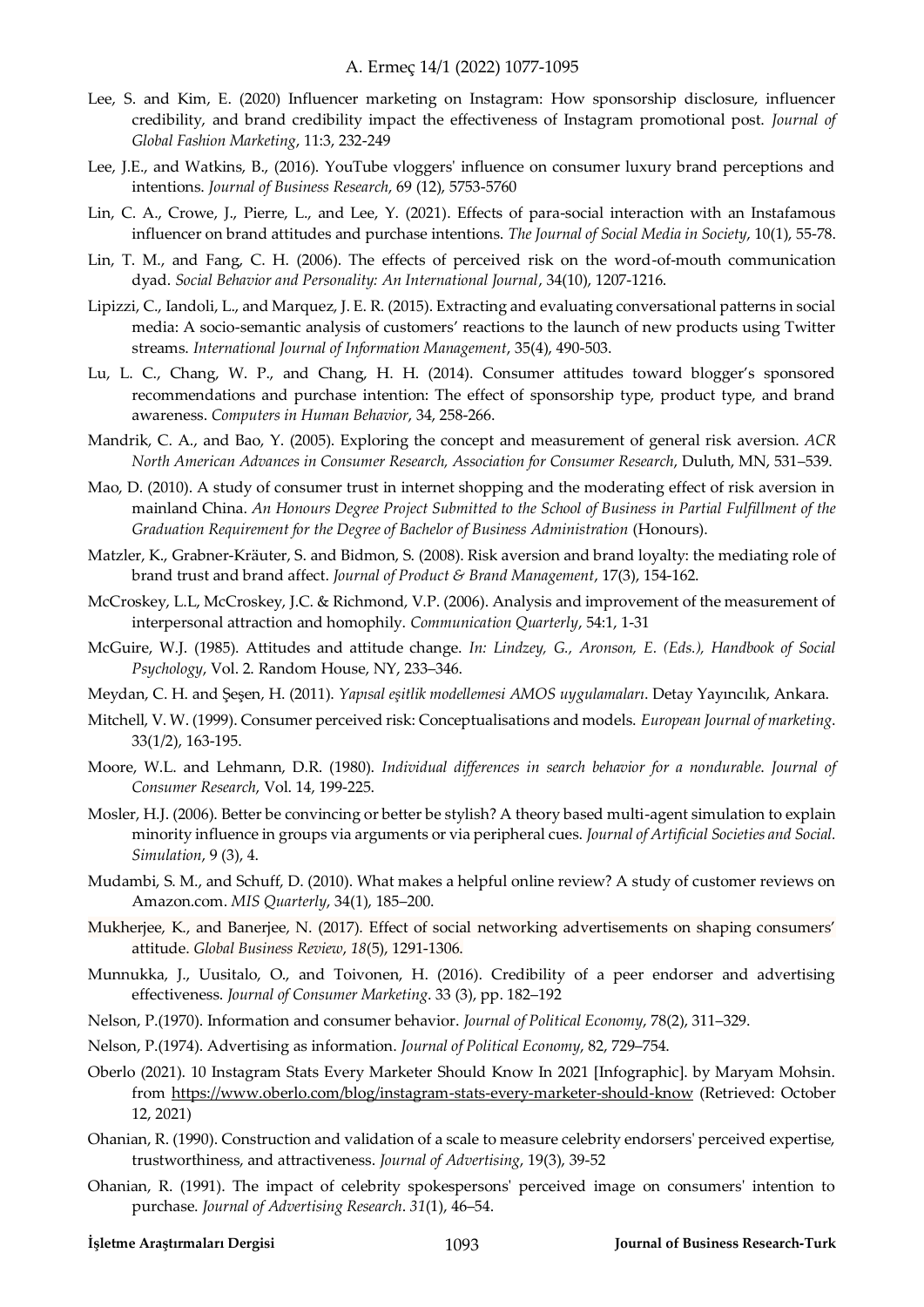- Park, C., and Lee, T. M. (2009). Information direction, website reputation and eWOM effect: A moderating role of product type. *Journal of Business Research*, *62*(1), 61-67.
- Park, J., Lennon, S. J., and Stoel, L. (2005). On‐line product presentation: Effects on mood, perceived risk, and purchase intention. *Psychology & Marketing*, 22(9), 695-719.
- Perse, E. M. (1990). Media involvement and local news effects. *Journal of Broadcasting*, 34(1), 17-36.
- Perse, E. M., and Rubin, R. B. (1989). Attribution in social and para-social relationships. *Communication Research*, 16(1), 59-77.
- Petty, R. E., and Cacioppo, J. T. (1986). The elaboration likelihood model of persuasion. *Advances in Experimental Social Psychology*, 19, 123–162.
- Phan, Q., Pham, T. N., and Nguyen, L. H. L. (2020). How to drive brand engagement and EWOM intention in social commerce: A competitive strategy for the emerging market. *Journal of Competitiveness*. 12(3), 136- 155
- Podsakoff, P.M. and Organ, D.W. (1986). Self-reports in organizational research: Problems and prospects. *Journal of Management*, Vol. 12 No. 2, pp. 531-544.
- Ranaweera, C., Bansal, H., and McDougall, G. (2008). Web site satisfaction and purchase intentions: Impact of personality characteristics during initial web site visit. *Managing Service Quality*, 18 (4), 329-348
- Richins, M.L., and Root-Shaffer, T. (1988). The role of involvement and opinion leadership in consumer wordof-mouth: An implicit model made explicit. *Advances in Consumer Research*, 15, 32–36.
- Rogers, E. M., and Bhowmik, D. K. (1970). Homophily-heterophily: Relational concepts for communication research. *Public Opinion Quarterly*, 34(4), 523–538.
- Ross, I. (1975). Perceived risk and consumer behavior: A critical review. *in Advances in Consumer Research*, Vol. 2, ed. Mary Jane Schlinger, Urbana, IL: Association for Consumer Research.
- Rubin, A. M., Perse, E. M., and Powell, R. A. (1985). Loneliness, para-social interaction, and local television news viewing. *Human Communication Research*, 12(2), 155–180.
- Rubin, R. B., and McHugh, M. P. (1987). Development of parasocial interaction relationships. *Journal of Broadcasting & Electronic Media*, 31(3), 279–292
- Schermelleh-Engel, K., Moosbrugger, K. and Müller, H. (2003). Evaluating the fit of structural equation models: Tests of significance and descriptive goodness-of-fit measures. *Methods of Psychological Research Online*, 8, 23–74.
- Schiappa, E., Allen, M., and Gregg, P. B. (2007). Parasocial relationships and television: A meta-analysis of the effects. In Preiss, R. W. (Ed), *Mass media effects research: Advances through meta-analysis* (pp. 301–314). Routledge.
- Schouten, A. P., Janssen, L., and Verspaget, M. (2020). Celebrity vs. Influencer endorsements in advertising: the role of identification, credibility, and Product-Endorser fit. *International journal of advertising*, 39(2), 258-281.
- Sheth, J. N. (1971). Word-of-mouth in low-risk innovations. *Journal of Advertising Research*, 11, 15-18.
- Shimp, T. A., and Bearden, W. O. (1982). Warranty and other extrinsic cue effects on consumers' risk perceptions. *Journal of Consumer Research*, 9(1), 38-46.
- Shirkhodaee, M., and Rezaee, S. (2014). The power of creative advertising and consumers' perceived risk. *Journal of Promotion Management*, *20*(5), 590-606.
- Smith, R C. (1973). Source credibility context effects. *Speech Monographs*, 40, 303-309.
- Sokolova, K., and Kefi, H. (2020). Instagram and YouTube bloggers promote it, why should I buy? How credibility and parasocial interaction influence purchase intentions. *Journal of retailing and consumer services*, *53*, 101742.
- Statista (2021). Leading countries based on Instagram audience size as of July 2021., from: https://www.statista.com/statistics/578364/countries-with-most-instagram-users/ (Retrieved: October 12, 2021)
- Steenkamp, J-B.E.M., Hofstede, F. and Wedel, M. (1999). A cross-national investigation into the individual and national cultural antecedents of consumer innovativeness. *Journal of Marketing*, Vol. 63, 55-9.